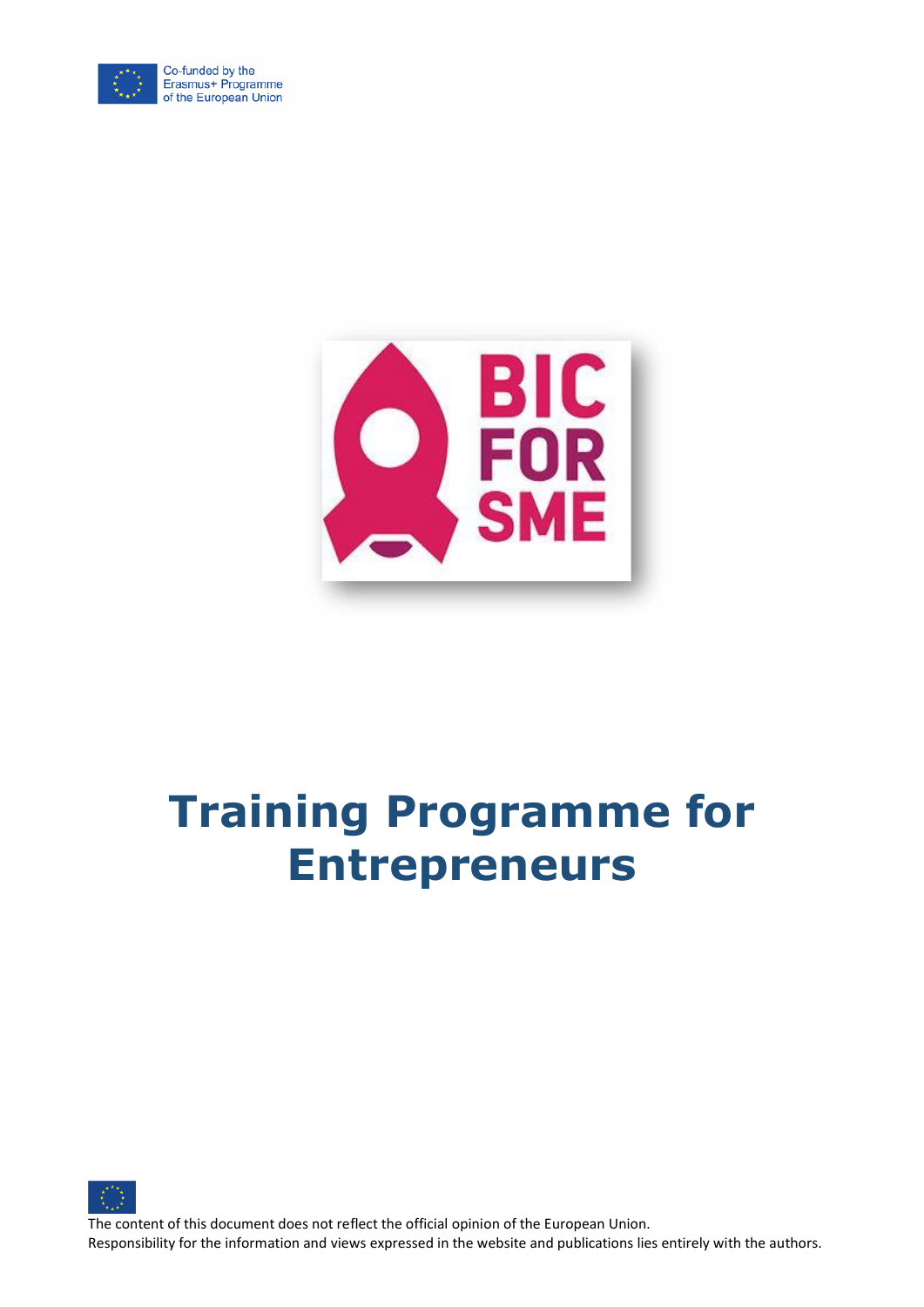## **Introduction**

The following training programme was developed as part of the BIC for SME project whose main aim is to provide concrete tools for training of:

- Entrepreneurs (both early-stage and experienced entrepreneurs), in areas of innovative entrepreneurship
- Training / education / mentoring / coaching / support staff of the participating organisations (whether they are experienced or just starting in their training career).
- Independent trainers / educators / mentors / coaches (whether they are experienced or just starting in their training career).

The BIC for SME project completed a need analysis addressing both the demand and the offer of innovation training in the enterprise / business sector. An online survey was created addressing the two classes of stakeholder: The Entrepreneurs (demand) and Innovation Trainers (offer). The outcomes of the need analysis have been used as input for the design of the present training programme.

The needs analysis survey asked entrepreneurs and trainers about desired competences, preferred methods of assessment, learning preferences, tools, etc. In the lead up to, and during the pilot process, we invited needs analysis participants and other potential users, interested in learning about the results of the survey, to participate.

Based on the partners' work as innovation entrepreneurship providers and EFMD's experience in management development and relevant small and micro enterprise and entrepreneurship courses and trainings, 12 priority areas for innovation entrepreneurship were identified. The 12 priority areas became the 10 modules of the training programme. These 12 priority areas were supported by relevant literature reviews as well as relevant EU frameworks such as the EU EntreCompe and ECVET frameworks with a focus on issues such as assessing entrepreneurship curriculums and modules related particularly to starting (and developing) a business

As mentioned, two target groups were involved: entrepreneurs and trainers. They used two separate online surveys to give their opinion on the different subjects, their importance for innovation entrepreneurship and the most appropriate methodologies for teaching and assessing each one of them.

## **Aim of the Training Programme**

The main aim of the training programme is to provide the skills, knowledge and the competences required for SMEs which have been identified in the need analysis by a sample of entrepreneurs and innovation trainers. In particular, the Training Path for Entrepreneurs seeks to provide tools, methods and processes which are practically useful during all stages of a company's development.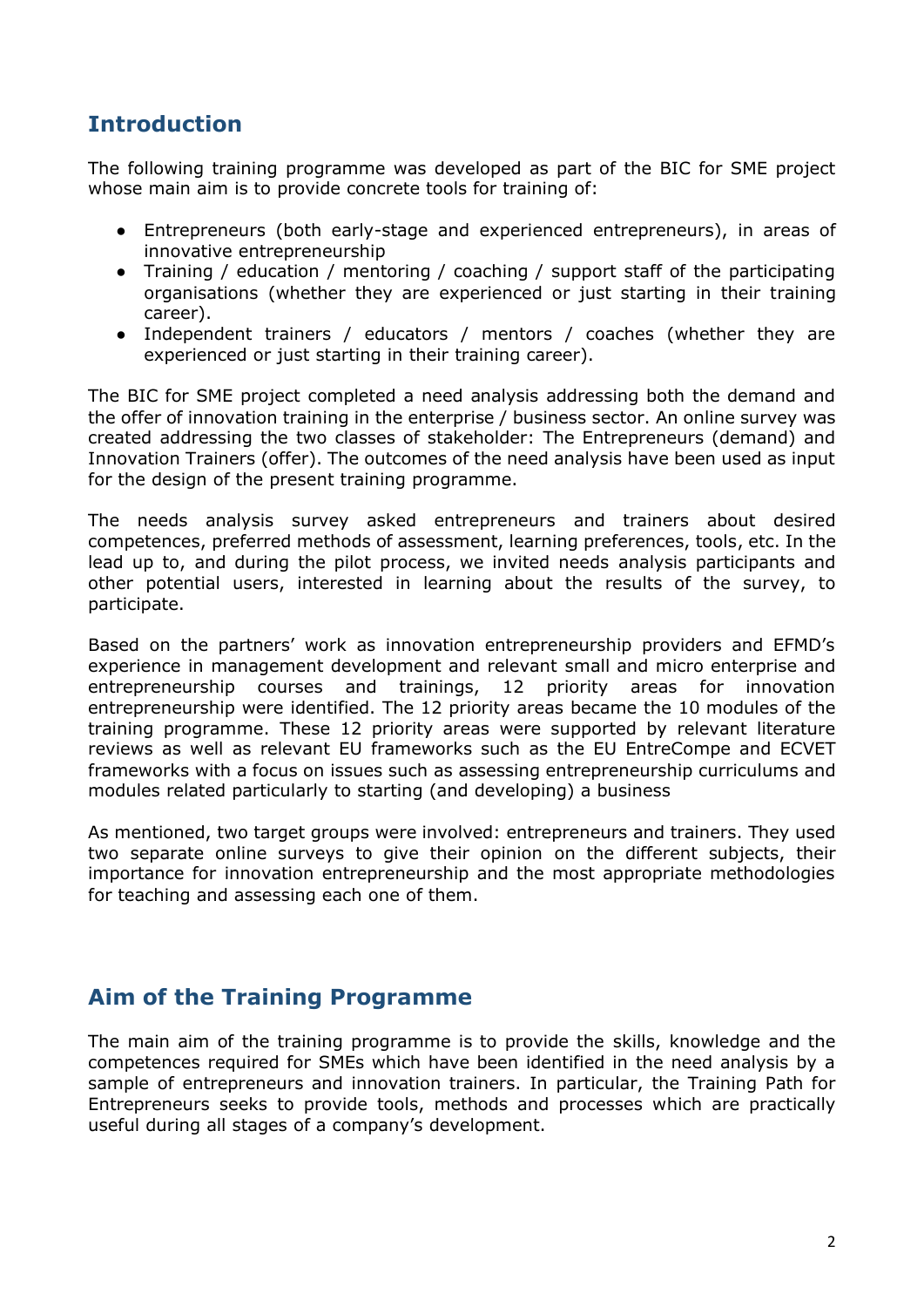#### **Learning outcomes**

The entrepreneur, at the end of the training programme, will improve his/her capability to understand how to generate, identify and select business ideas, to develop or strengthen personal skills useful in successfully managing an enterprise and in developing and sustaining an extensive network of partners. The key learning outcomes for each module are noted in the module descriptors below under 'Output competencies'. The assessment of the acquired competence will be performed in general by providing the students with an initial and a final diagnostic assessment. Such tests provide an assessment / self-assessment of entrepreneurial skills, generating a score, which corresponds to a degree of expertise. A specific diagnostic tool for trainers has been developed as part of the BIC for SME project. For some modules, group activities are foreseen, where entrepreneurs will be assessed by trainers using the diagnostic tool both before and after interventions with learners.

## **Duration and Delivery**

The training programme is set on a total duration of 163 hours, but being very flexible it can be adapted to the specific needs of each participating group. Users may go through the material from start to finish or, depending on their stage of development, they may focus on specific, select modules.

While entrepreneurs and small and micro enterprises can use the outputs of the BIC for SME tools on their own, a related Manual for Trainers gives specific detail on how to utilize all of the project outputs from assessing users' capabilities and competencies, to developing a learning plan and using the learning materials.

The training programme has been developed with regard for standards and methodology for preparation of ECVET non-formal training programmes including:

- Introduction with definition of: training aim, total amount of teaching hours, modules, target group definitions, prerequisites for participation and teacher profiles;
- Modules which will include: module description, total amount of teaching hours, units, target group definitions, prerequisites for participation, teacher profiles, description of the procedures and criteria for assessment;
- Description of units with: teacher profiles, list of materials and infrastructure, description of learning outcomes (knowledge, skills, competences, content).

## **Description of Target Users**

The training programme for Entrepreneurs can be useful for different classes/levels of users such as senior entrepreneurs who may be looking to expand or grow their business, young start-ups or even people willing to launch a start-up in the future (potential entrepreneurs). The key concepts, tools and the training materials can be useful for entrepreneurs at different stages and, with different academic, practical (and perhaps) professional experience.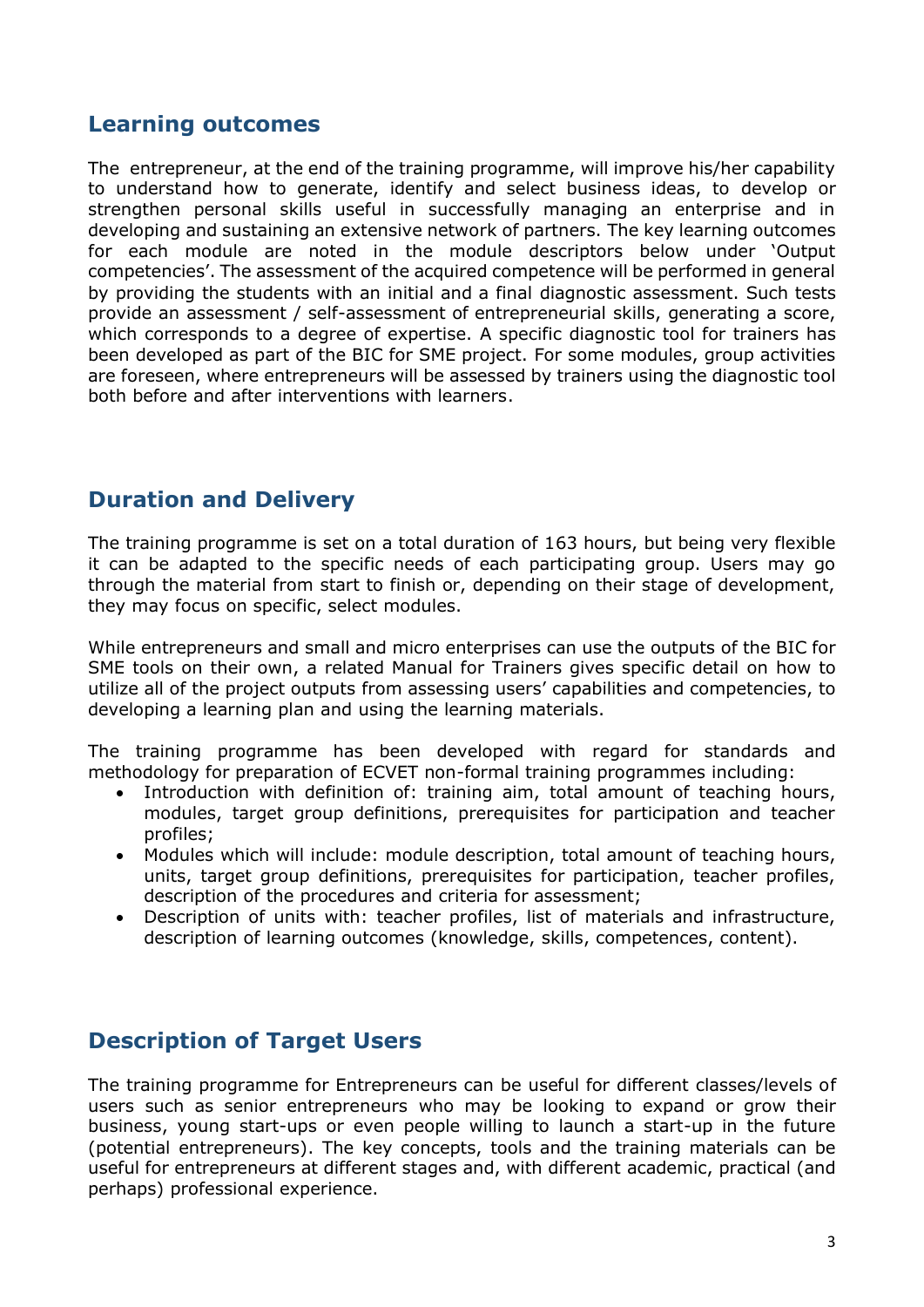## **Training Modules of the Course**

Following the results of the need analysis, it was envisaged that the course would be organized around 12 modules, each one regarding a specific topic as outlined below:

- 1. Methodologies for idea creation and creation of business proposals
- 2. Product and/or services innovation strategies
- 3. Human resources management
- 4. Administration and management of legal issues
- 5. Marketing & communications
- 6. Fundraising or Financial awareness
- 7. Financial management and sustainability
- 8. Sales management
- 9. IT and digital resources management
- 10. Networking and cooperation
- 11. Methodologies for internationalization
- 12. Managing and Evaluating the Performance of the Business

Eventually, 10 Modules were developed as follows:

- 1. Creating Ideas, Creating a Business
- 2. Adding Value through Innovation
- 3. Managing the Human Aspect of the Business
- 4. Staying on the Right Side of the Law
- 5. Connecting with your Audience and Growing your Sales
- 6. Getting Money to Start, Grow and Sustain your Business
- 7. Using Technology to help your Business
- 8. Connecting with People and Making them Work for You
- 9. Going International
- 10. How is my Business Doing?

Here follows a detail of each training module: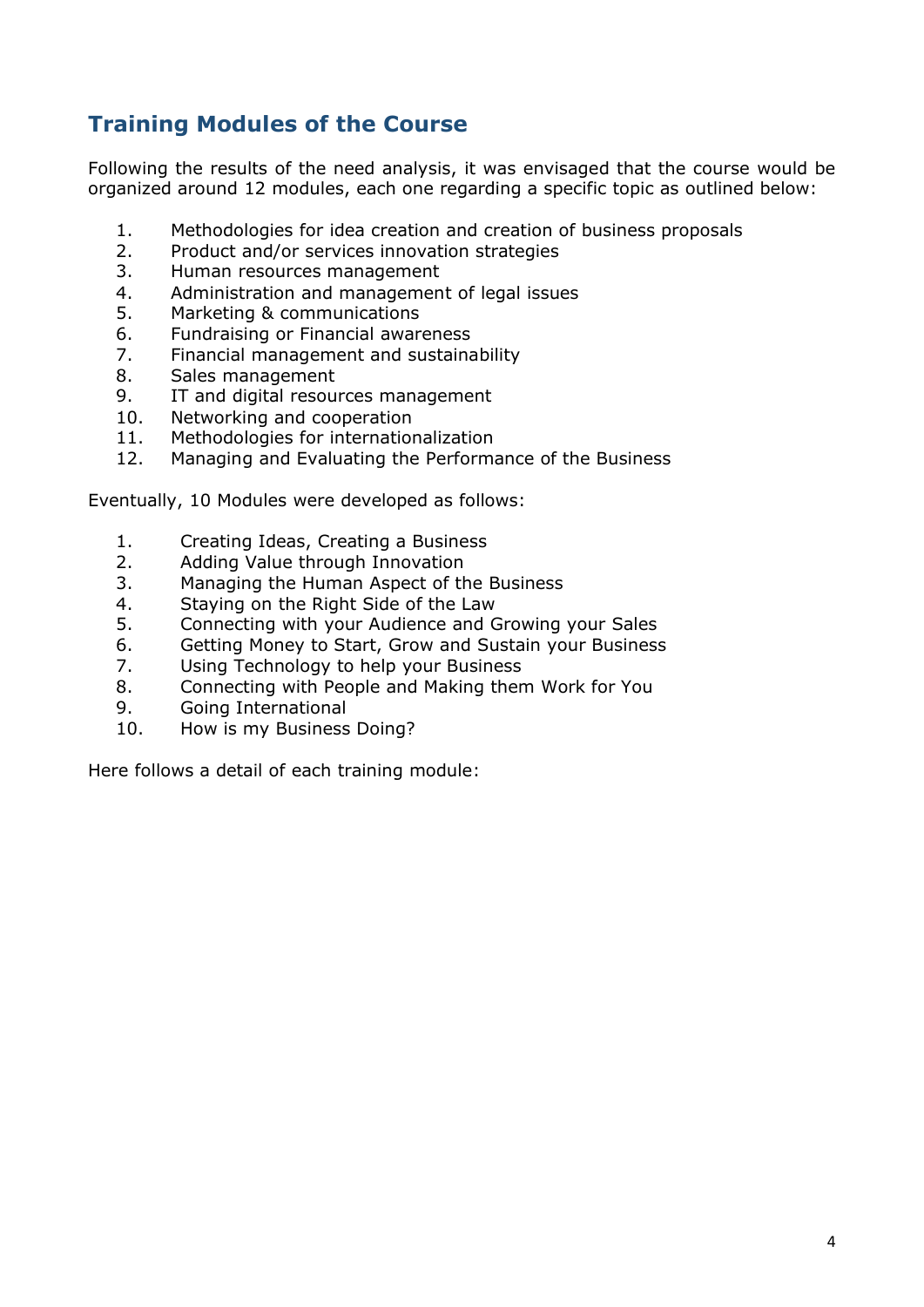| 1.                                     | <b>CREATING IDEAS, CREATING A BUSINESS</b>                                                                                                                                                                                                                                                                                                                                                                                                                                                                                                                                                                                                                                                                                                          |  |
|----------------------------------------|-----------------------------------------------------------------------------------------------------------------------------------------------------------------------------------------------------------------------------------------------------------------------------------------------------------------------------------------------------------------------------------------------------------------------------------------------------------------------------------------------------------------------------------------------------------------------------------------------------------------------------------------------------------------------------------------------------------------------------------------------------|--|
| <b>Module Objective</b>                | To provide the target users with competences, methodologies<br>and tools to define the structure and the processes of a new<br>business, understand and evaluate potential impact of a<br>business idea and developing a well-researched Business Plan<br>addressing strategic and operational issues for a start-up or<br>expanding enterprise.                                                                                                                                                                                                                                                                                                                                                                                                    |  |
| n. hrs                                 | 18                                                                                                                                                                                                                                                                                                                                                                                                                                                                                                                                                                                                                                                                                                                                                  |  |
| <b>Content of the</b><br><b>Module</b> | 1. Creating a Business<br>Description of the main feature of a business idea, taking<br>into account all the contextual aspects which can<br>determine the success or the failure of a business.<br>Definition of concepts such as value proposition, target<br>customer, total available market, competition, market<br>validation, etc.<br>2. Analyse and assess a business idea - develop a<br>plan<br>Methods and tools to evaluate the potential success of a<br>business idea by identifying the key aspects of a business<br>(Business Model Canvas), the market response (Minimum                                                                                                                                                           |  |
|                                        | Viable Product), understand the added value for customers<br>(Buyer Utility Map), etc. Put together a plan for the<br>business idea.<br>3. Present a business idea<br>Understand the importance of communicating a business<br>idea to investors, partners, employees and customers. The<br>(elevator, 5-min or 20-min) pitch.                                                                                                                                                                                                                                                                                                                                                                                                                      |  |
| Output<br>competences                  | At the end of the module the user will develop or strengthen<br>the following competences/capabilities:<br>Define a structured business model from an idea<br>Evaluate and validate the idea / business concept<br>Develop and assess a business plan<br>$\bullet$<br>Define and present a pitch regarding a business idea to<br>engage key stakeholders                                                                                                                                                                                                                                                                                                                                                                                            |  |
| <b>Methodology and</b><br>tools        | Module 1 can be provided in two parts: in the first part (8 hrs)<br>basic concepts of the topic will be transferred to the target<br>audience through frontal lessons. Teachers can use<br>PowerPoint slides, blackboard, case studies and examples; in<br>the second part (10 hrs), after the basic concepts have been<br>transferred, a peer learning training method will be<br>implemented through a project work where students are split<br>in small groups (3-5) each one working on a specific business<br>idea. At the end of the project work, each group will deliver a<br>complete Business Canvas Model and present their work in a<br>5-min pitch context. The students can be provided with<br>training materials for offline study. |  |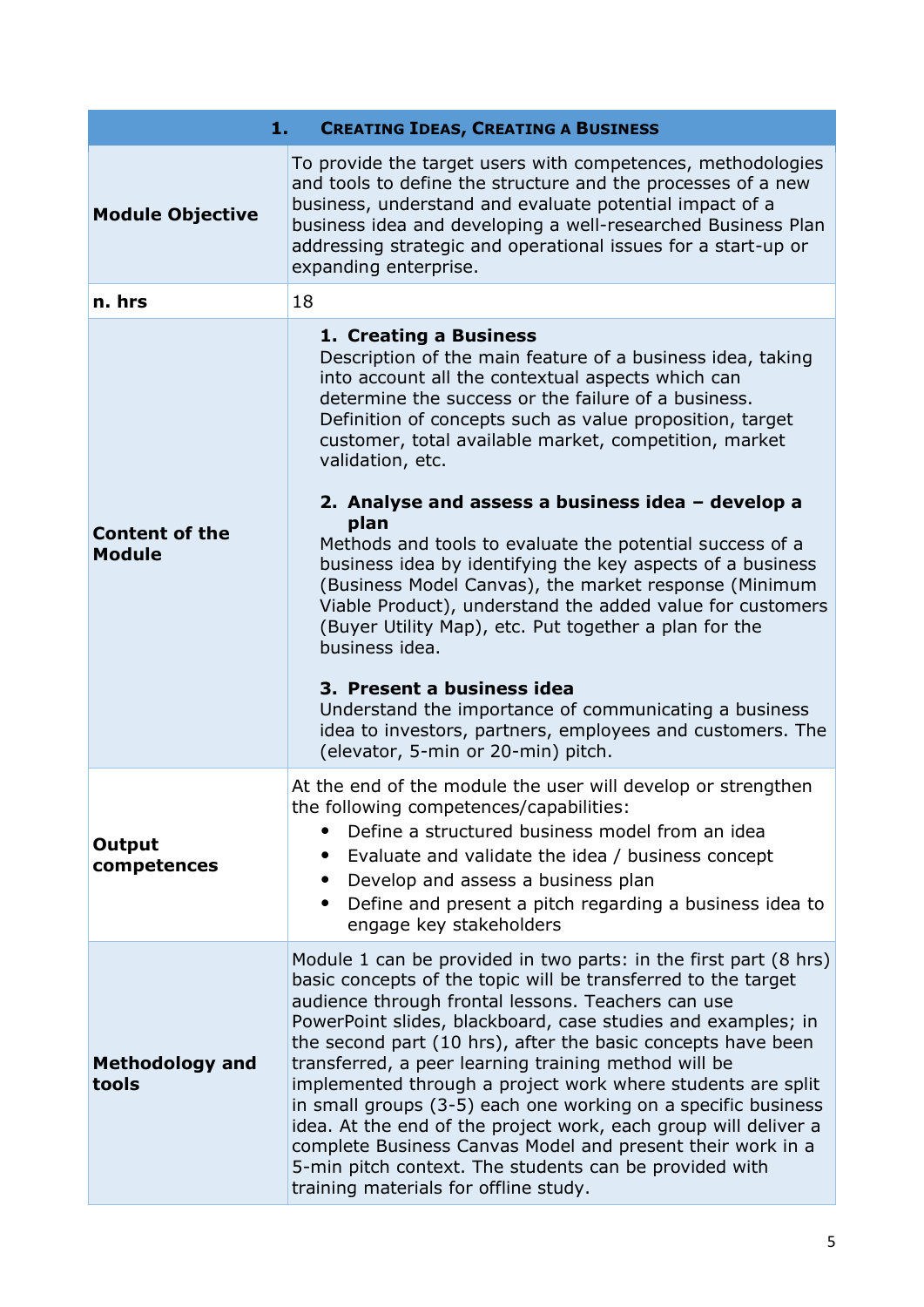|                                       | The tools used in this module are: Business Model Canvas,<br>Buyer utility map, Price corridor of the mass.                                                                                                                                                                 |                                                                      |
|---------------------------------------|-----------------------------------------------------------------------------------------------------------------------------------------------------------------------------------------------------------------------------------------------------------------------------|----------------------------------------------------------------------|
| <b>Training methods</b>               | $\boxtimes$ Frontal lessons<br>Case Analysis<br>❏<br>⊠ Group search<br>$\boxtimes$ Individual study                                                                                                                                                                         | Stage<br>$\Box$ Project work<br>Individual project<br>❏<br>Tutorials |
| <b>Assessment system</b><br>and tools | At the beginning of the module, a diagnostic or self-<br>assessment test will be provided to participants, with<br>reference to the topics of the module. At the end of the<br>module, the same target auditors will assess the project work<br>and the pitch of each team. |                                                                      |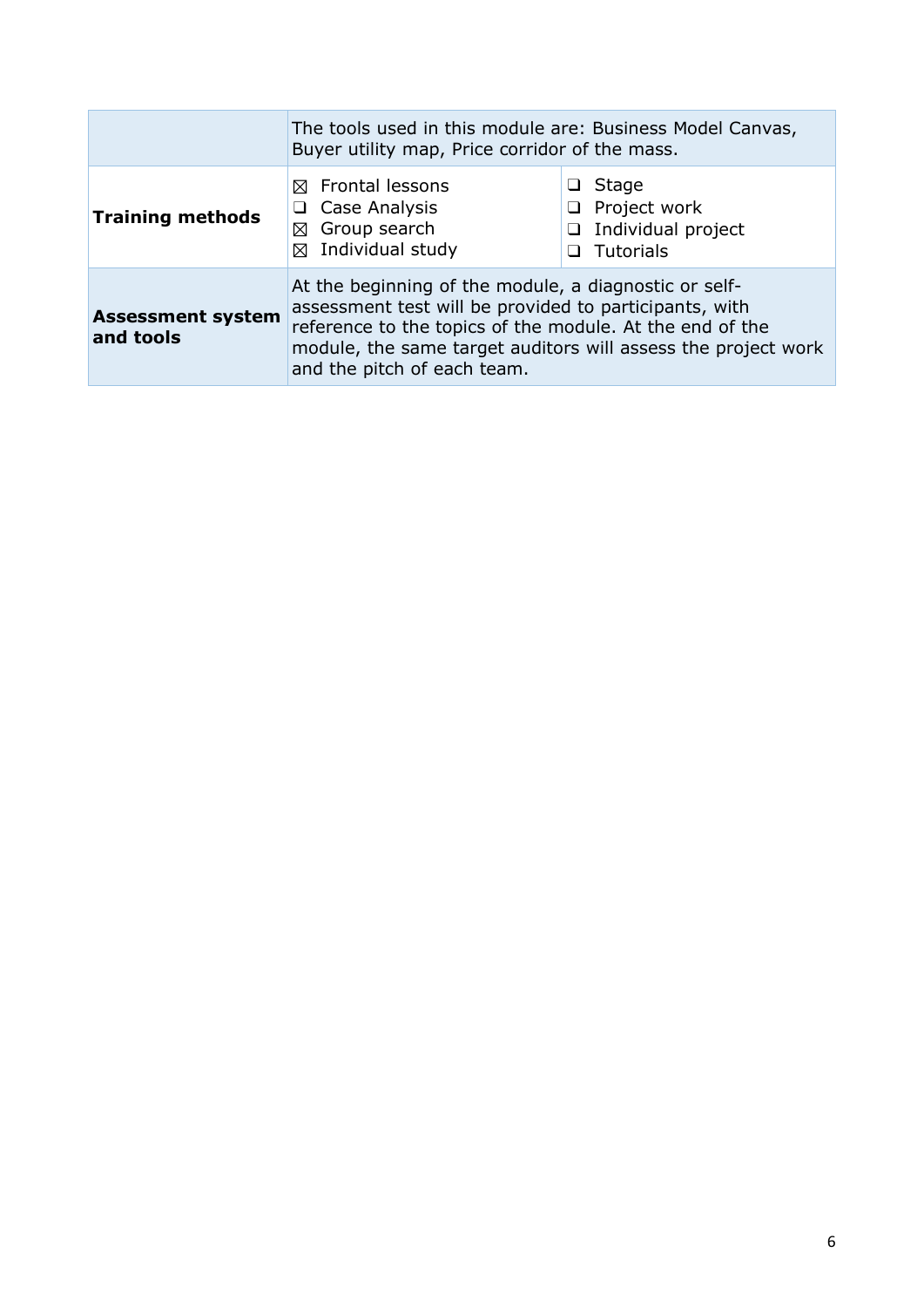| 2.1<br><b>ADDING VALUE THROUGH INNOVATION</b> |                                                                                                                                                                                                                                                                                                                                                                                                                                                                                                                                                                                                                                                                                                                                                                                                                                                                                                                                          |  |
|-----------------------------------------------|------------------------------------------------------------------------------------------------------------------------------------------------------------------------------------------------------------------------------------------------------------------------------------------------------------------------------------------------------------------------------------------------------------------------------------------------------------------------------------------------------------------------------------------------------------------------------------------------------------------------------------------------------------------------------------------------------------------------------------------------------------------------------------------------------------------------------------------------------------------------------------------------------------------------------------------|--|
| <b>Module Objective</b>                       | To learn and help businesses assess innovation management<br>skills as well as reinforcing creativity & strategic for business<br>growth.                                                                                                                                                                                                                                                                                                                                                                                                                                                                                                                                                                                                                                                                                                                                                                                                |  |
| n.hrs                                         | 20                                                                                                                                                                                                                                                                                                                                                                                                                                                                                                                                                                                                                                                                                                                                                                                                                                                                                                                                       |  |
| <b>Content of the</b><br><b>Module</b>        | 1. Strategic Design & Design Thinking<br>Understand the concepts of lean approach and value<br>concept for Strategic Design. Know the importance of<br>building in Value Proposition Design. Understand the<br>importance of Branding, Servitisation and Design thinking<br>to obtain competitive advantages. Tools and methodologies<br>to achieve this.<br>2. Creativity & Critical Thinking<br>Idea Creation concepts and relevant methodologies and the<br>value of incorporating Critical Thinking. Identifying relevant<br>sources and tools.<br><b>Technology Innovation</b><br>3. Product/service and<br><b>Management</b><br>Understanding the concept of product/service life-cycle. The<br>role of Innovation and Business Strategy and issues to<br>consider in building in Innovation Management systems.<br>Project management approaches such as Traditional and<br>Agile approaches and related Tools and Methodologies. |  |
| Output<br><b>Competencies</b>                 | Understand where innovation adds value to certain<br>clients.<br>• Effectively and efficiently generate & select ideas<br>(through critical thinking).<br>Transform innovation into competitive advantages.<br>$\bullet$<br>Understand basic Lean concepts and manage the<br>development of new products or processes in an agile<br>way and adapted to the market.<br>Understand and deliver strategic design & design<br>$\bullet$<br>thinking tools.<br>Know how technology affects disruptive innovation and<br>$\bullet$<br>the importance of incorporating it into all business<br>processes.<br>How to design and implement an innovation<br>$\bullet$<br>management system that lasts over time.<br>Include key metrics to monitor start-up growth.<br>٠                                                                                                                                                                         |  |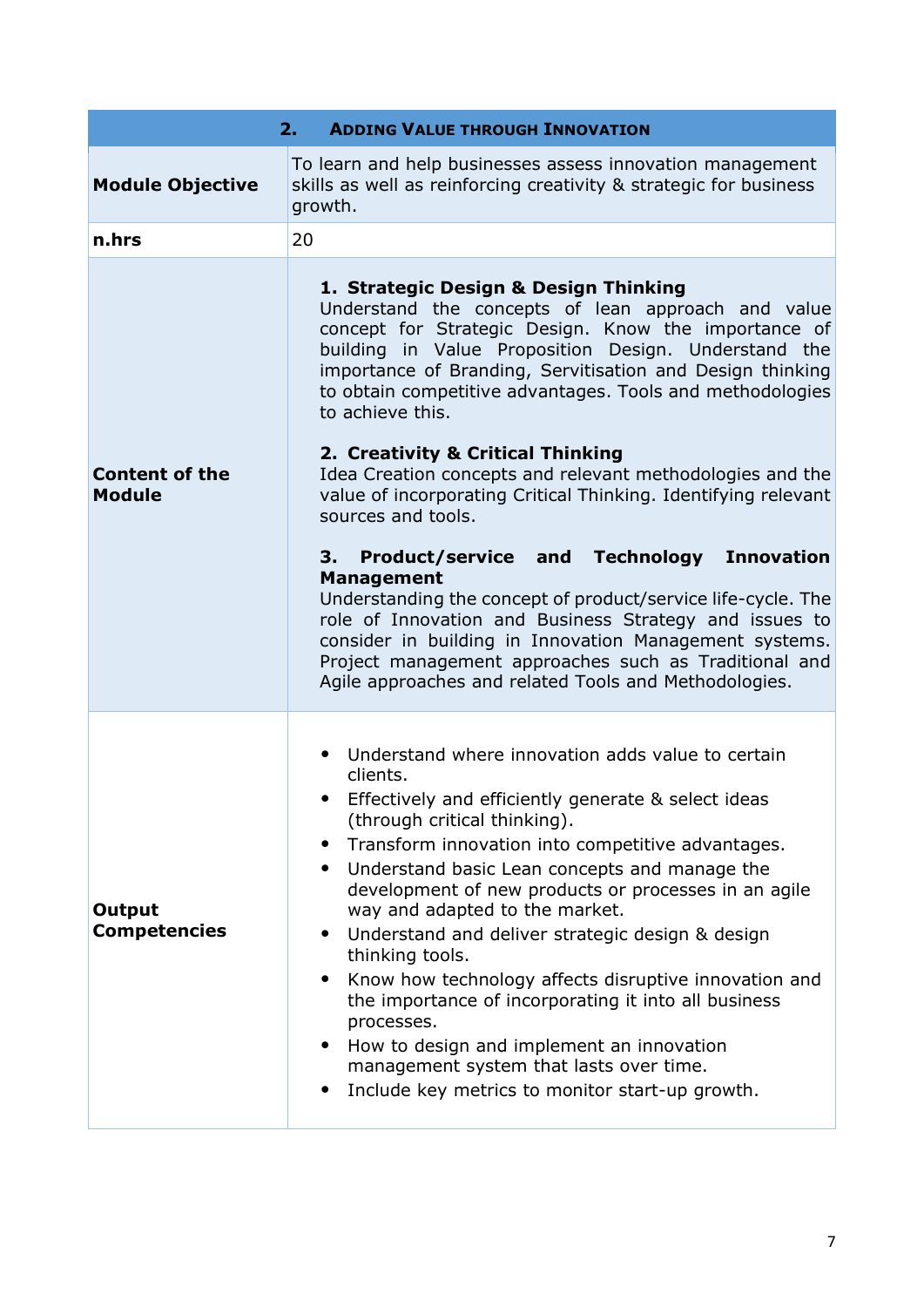| <b>Methodology &amp;</b><br><b>Tools</b>     | Module 2 can be provided in two parts: in the first part (10)<br>hrs) key concepts of the topic will be transferred to the target<br>audience through frontal lessons. Teachers can use<br>PowerPoint slides, online whiteboard, blackboard, case studies<br>and examples; in the second part (10 hrs), after the basic<br>concepts have been transferred, a peer learning training<br>method will be implemented through a project work where<br>students are split in small groups (3-5) each one working on a<br>specific innovation (which could be product, service, a hybrid,<br>marketing innovation, etc.). Each group will deliver a an<br>outline innovation plan with key metrics. The students can be<br>provided with training materials for offline study. The tools<br>used in this module are: Idea Generation and Critical Thinking<br>Tools, Lean Models, Traditional and Agile Innovation<br>Management approaches |                                                                                            |
|----------------------------------------------|---------------------------------------------------------------------------------------------------------------------------------------------------------------------------------------------------------------------------------------------------------------------------------------------------------------------------------------------------------------------------------------------------------------------------------------------------------------------------------------------------------------------------------------------------------------------------------------------------------------------------------------------------------------------------------------------------------------------------------------------------------------------------------------------------------------------------------------------------------------------------------------------------------------------------------------|--------------------------------------------------------------------------------------------|
| <b>Training Methods</b>                      | $\boxtimes$ Frontal lessons<br>$\Box$ Case Analysis<br>⊠ Group search<br>Individual study<br>⊠                                                                                                                                                                                                                                                                                                                                                                                                                                                                                                                                                                                                                                                                                                                                                                                                                                        | Stage<br>□<br>Project work<br>X.<br>Individual project<br>$\Box$<br><b>Tutorials</b><br>X. |
| <b>Assessment</b><br><b>System and Tools</b> | At the beginning of the module, a diagnostic or self-<br>assessment test will be provided to participants, with<br>reference to the topics of the module. At the end of the<br>module a similar diagnostic test will assess the project work<br>and the innovation projects of each team.                                                                                                                                                                                                                                                                                                                                                                                                                                                                                                                                                                                                                                             |                                                                                            |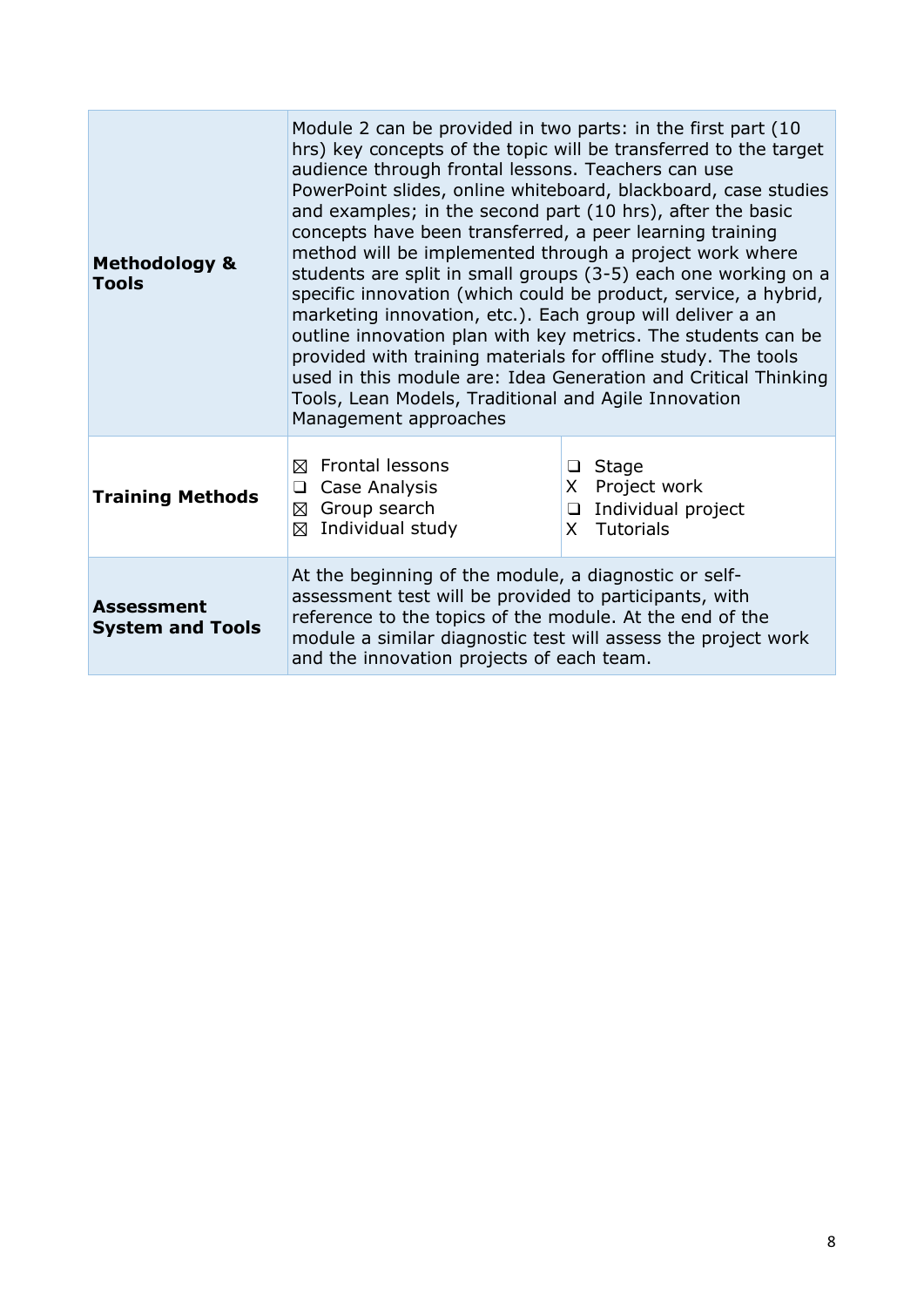| <b>Managing the Human Aspect of your Business</b><br>3. |                                                                                                                                                                                                                                                                                                                                                                                                                                                                                                                                                                                                                                                                                                                                                                                                                                                                                                                                                                                                                                                                                                                                                                                                                                                                                                                             |  |
|---------------------------------------------------------|-----------------------------------------------------------------------------------------------------------------------------------------------------------------------------------------------------------------------------------------------------------------------------------------------------------------------------------------------------------------------------------------------------------------------------------------------------------------------------------------------------------------------------------------------------------------------------------------------------------------------------------------------------------------------------------------------------------------------------------------------------------------------------------------------------------------------------------------------------------------------------------------------------------------------------------------------------------------------------------------------------------------------------------------------------------------------------------------------------------------------------------------------------------------------------------------------------------------------------------------------------------------------------------------------------------------------------|--|
| <b>Module</b><br><b>Objective</b>                       | To help businesses to develop a strategic human resource<br>management and human resource development approach for<br>supporting their business development and growth.                                                                                                                                                                                                                                                                                                                                                                                                                                                                                                                                                                                                                                                                                                                                                                                                                                                                                                                                                                                                                                                                                                                                                     |  |
| n. hrs                                                  | 12                                                                                                                                                                                                                                                                                                                                                                                                                                                                                                                                                                                                                                                                                                                                                                                                                                                                                                                                                                                                                                                                                                                                                                                                                                                                                                                          |  |
| <b>Content of the</b><br><b>Module</b>                  | 1. Understanding the extended role of HRM for success<br>of entrepreneurs: assessing entrepreneur's understanding,<br>knowledge and skills on HRM.<br>2. Approaching strategic design and implementation of<br>HRM in small and micro businesses: setting clear visions<br>and goals in terms of employment matters; envisioning and<br>designing the HRM processes needed and setting up<br>monitoring and evaluation.<br>3. Understanding the processes and issues of<br><b>recruitment:</b> design recruitment strategy and channels;<br>selecting the right candidate; strengthening the<br>organizational profile and setting up HRM planning.<br>4. Knowing basic HRM processes: learning about<br>employment law and regulations; developing<br>rewarding/sanctioning system; supporting talent<br>management and considering employees performance<br>management elements.<br>5. Implementing Human Resource Development<br>processes: Designing and Implementing Mentoring,<br>Training and Education; exploreing Competency Approach<br>and setting Knowledge Management Principles.<br>6. Insight into supporting positive organizational<br>culture: analysing employee satisfaction and organizational<br>climate; setting up organizational communication, including<br>employee participation and Leadership |  |
| Output<br>competences                                   | At the end of the module the user will develop or strengthen the<br>following competences/capabilities:<br>Understand the extended role of HRM for success of<br>entrepreneurs.<br>Approach strategic design and implementation of HRM in<br>small and micro businesses.<br>Understand the processes and issues of recruitment.<br>Know basic HRM processes.<br>Implement Human Resource Development processes.<br>$\bullet$<br>Have an insight into supporting positive organizational<br>$\bullet$<br>culture.                                                                                                                                                                                                                                                                                                                                                                                                                                                                                                                                                                                                                                                                                                                                                                                                            |  |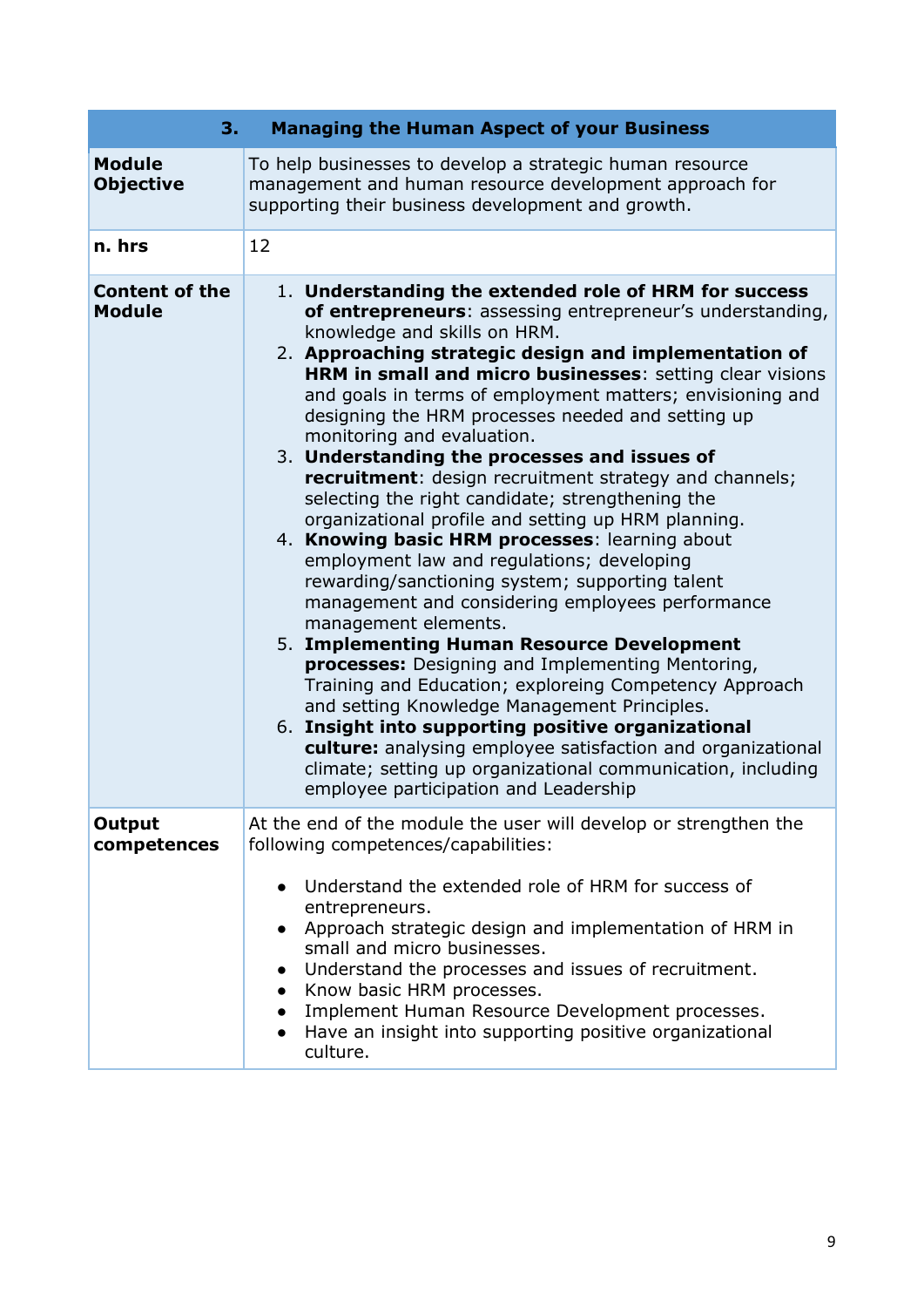| <b>Methodology</b><br>and tools          | Module 3 will be provided as frontal lessons (8 hrs), where basic<br>concepts of the topic will be transferred to the target audience.<br>Teachers can use online whiteboards for collaborative work,<br>PowerPoint slides, blackboard, case studies and examples; in the<br>second part (4 hrs), a peer learning training method will be<br>adopted: the target class will solve a simulation of business<br>organization with company roles and responsibilities. The students<br>will be provided with access to the relevant parts of BIC for SME<br>training materials for offline study. At the end of the Module, an<br>evaluation test will be provided to the students. Trainers can also<br>consider including discussion forums (either formal or informal)<br>where peer learning and shared experience can occur. |                                                                                       |
|------------------------------------------|--------------------------------------------------------------------------------------------------------------------------------------------------------------------------------------------------------------------------------------------------------------------------------------------------------------------------------------------------------------------------------------------------------------------------------------------------------------------------------------------------------------------------------------------------------------------------------------------------------------------------------------------------------------------------------------------------------------------------------------------------------------------------------------------------------------------------------|---------------------------------------------------------------------------------------|
| <b>Training</b><br>methods               | $\boxtimes$ Frontal lessons<br>Case Analysis<br>❏<br>Group search<br>⊠<br>Individual study<br>⊠                                                                                                                                                                                                                                                                                                                                                                                                                                                                                                                                                                                                                                                                                                                                | <b>Stage</b><br>Project work<br>⊠<br>Individual project<br>⊠<br><b>Tutorials</b><br>∩ |
| <b>Assessment</b><br>system and<br>tools | At the beginning of the module, a diagnostic test will be provided<br>to participants, with reference to the topics of the module. At the<br>end of the module, a second diagnostic test will be provided to<br>target students.                                                                                                                                                                                                                                                                                                                                                                                                                                                                                                                                                                                               |                                                                                       |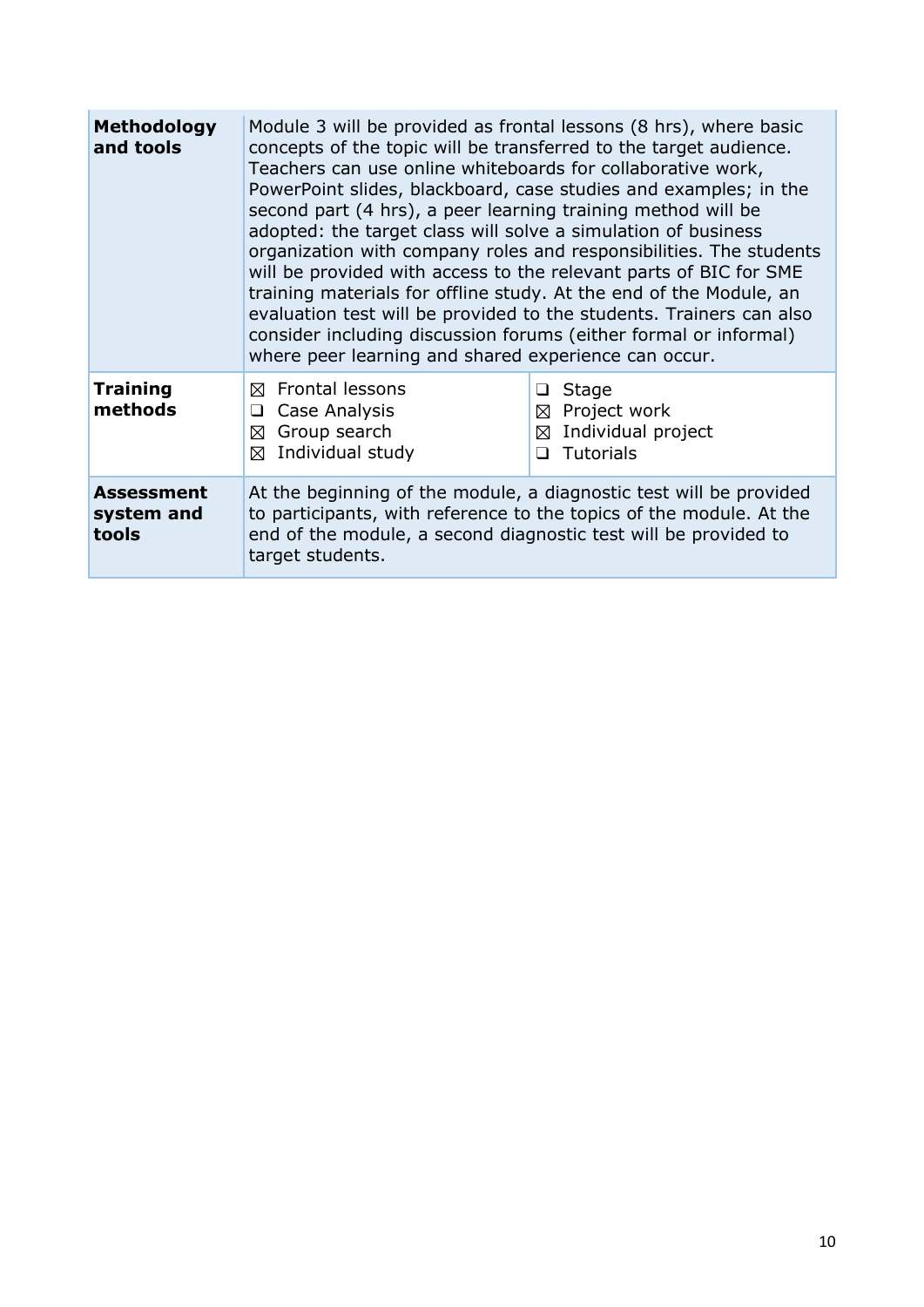| 4.<br><b>STAYING IN THE RIGHT SIDE OF THE LAW</b>   |                                                                                                                                                                                                                                                                                                                                                                                                                                                                                                                                                                                                                                                                                                   |  |
|-----------------------------------------------------|---------------------------------------------------------------------------------------------------------------------------------------------------------------------------------------------------------------------------------------------------------------------------------------------------------------------------------------------------------------------------------------------------------------------------------------------------------------------------------------------------------------------------------------------------------------------------------------------------------------------------------------------------------------------------------------------------|--|
| <b>Module Objective</b>                             | To broadly acquaint the entrepreneur with existing regulations<br>and their content, which is crucial for the proper establishment<br>and management of the company.                                                                                                                                                                                                                                                                                                                                                                                                                                                                                                                              |  |
| n. hrs                                              | 12                                                                                                                                                                                                                                                                                                                                                                                                                                                                                                                                                                                                                                                                                                |  |
| <b>Content</b><br><b>of</b><br>the<br><b>Module</b> | <b>Management Control and Action Plans</b><br>1.<br>Understand the economic and financial situation of the<br>company to define managerial actions; The planning and<br>control system; From critical success factors to performance<br>indicators to the action plan; Business Budgeting, Financial<br>Statements and reporting<br>2. Legal issues<br>National and international contracts; Corporate governance<br>and law; Corporate Liability; Tax Laws and Business crisis<br>management, Litigation, conciliation and arbitration; Labour<br>law and trade union; Industrial law and intellectual property<br>rights; data privacy and safety; Administrative law and<br>public procurement |  |
| Output<br>competences                               | At the end of the module the user will develop or strengthen<br>the following competences/capabilities:<br>Managerial skills necessary to guide the SME business<br>growth in an increasingly competitive and digital<br>environment re: data security, information<br>management, etc.<br>Appropriate analysis and assessment tools for the<br>company.<br>Analyse and define the business opportunities.<br>Understand the context of legal issues.<br>$\bullet$                                                                                                                                                                                                                                |  |
| <b>Methodology and</b><br>tools                     | Module 4 will be provided to the target audience through<br>frontal lessons (12 hrs). Teachers can use PowerPoint slides,<br>blackboard, online whiteboards, case studies and examples;<br>The students can be provided with training materials for offline<br>study.                                                                                                                                                                                                                                                                                                                                                                                                                             |  |
| <b>Training methods</b>                             | <b>Frontal lessons</b><br><b>Stage</b><br>⊠<br>⊔<br>⊠ Case Analysis<br>$\Box$ Project work<br>Group search<br>Individual project<br>❏<br>❏<br>Individual study<br>⊠<br><b>Tutorials</b><br>❏                                                                                                                                                                                                                                                                                                                                                                                                                                                                                                      |  |
| <b>Assessment</b><br>system and tools               | At the beginning of the module, a diagnostic / assessment test<br>will be provided to participants, with reference to the topics of<br>the module. At the end of the module, a second diagnostic test<br>can be provided to assess the acquired competences of the<br>student.                                                                                                                                                                                                                                                                                                                                                                                                                    |  |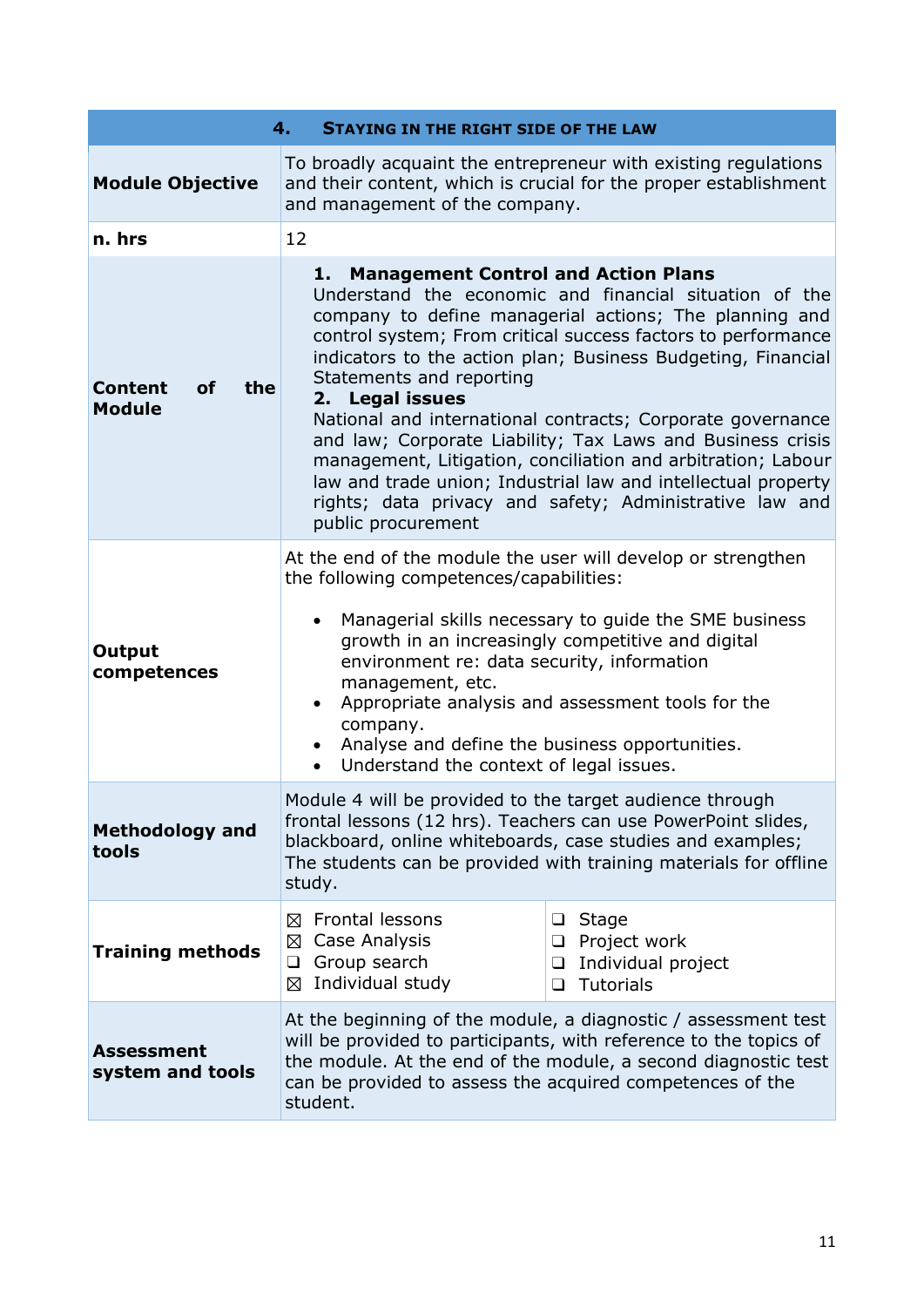| <b>CONNECTING WITH YOUR AUDIENCE AND GROWING YOUR SALES</b><br>5. |                                                                                                                                                                                                                                                                                                                                                                                                                                                                                                                                                                                                                                                                                                                                                              |                                                                                     |  |
|-------------------------------------------------------------------|--------------------------------------------------------------------------------------------------------------------------------------------------------------------------------------------------------------------------------------------------------------------------------------------------------------------------------------------------------------------------------------------------------------------------------------------------------------------------------------------------------------------------------------------------------------------------------------------------------------------------------------------------------------------------------------------------------------------------------------------------------------|-------------------------------------------------------------------------------------|--|
| <b>Module Objective</b>                                           | To help businesses develop both marketing management skills<br>and sales management skills.                                                                                                                                                                                                                                                                                                                                                                                                                                                                                                                                                                                                                                                                  |                                                                                     |  |
| n. hrs                                                            | 20                                                                                                                                                                                                                                                                                                                                                                                                                                                                                                                                                                                                                                                                                                                                                           |                                                                                     |  |
| <b>Content of the</b>                                             | 1. Marketing Strategy<br>The importance of understanding context and competitive<br>position analysis as well as being aware of consumer<br>behaviour and user experience. Understanding the role of<br>servitisation, value & business opportunities<br>2. Marketing Management                                                                                                                                                                                                                                                                                                                                                                                                                                                                             |                                                                                     |  |
| <b>Module</b>                                                     | Awareness of basic principles such as: 7 Ps Marketing-Mix:<br>Product/Service, Placement, Price, Promotion in addition to<br>People, Process & Physical Evidence. How to management<br>performance and sources and tools to help with this.                                                                                                                                                                                                                                                                                                                                                                                                                                                                                                                  |                                                                                     |  |
|                                                                   | 3. Digital Marketing<br>Current trends in terms of Digitalization and related<br>Processes. Digital 4.0 & Trends. Tools and useful websites &<br>apps                                                                                                                                                                                                                                                                                                                                                                                                                                                                                                                                                                                                        |                                                                                     |  |
| Output<br>competences                                             | At the end of the module the user will develop or strengthen<br>the following competences/capabilities:<br>Understanding consumer behaviour to create value.<br>$\bullet$<br>Develop policies and marketing tools.<br>$\bullet$<br>Understand current marketing trends such as<br>$\bullet$<br>Servitisation and User Experience development and<br>effectively manage the route to market.<br>Developing knowledge of incorporating Digital<br>$\bullet$<br>Transformation into marketing processes.<br>Implement and optimise a Marketing & Sales<br>$\bullet$<br>management structure (including key metrics).                                                                                                                                            |                                                                                     |  |
| <b>Methodology and</b><br>tools                                   | Module 5 will be provided in two parts: in the first part (15 hrs)<br>basic concepts of the topic will be transferred to the target<br>audience through frontal lessons. Teachers can use PowerPoint<br>slides, blackboard, case studies and examples; in the second<br>part (5 hrs), after the basic concepts have been transferred, a<br>peer learning training method will be implemented through a<br>class work where students are split in small groups (3-5) each<br>one working on a specific communication plan. At the end of<br>the class work, each group will present their communication<br>plan to the other colleagues. The tools used in this module are:<br>Business Model Canvas, Buyer utility map, SWOT, Price<br>corridor of the mass. |                                                                                     |  |
| <b>Training methods</b>                                           | <b>Frontal lessons</b><br>⊠<br>Case Analysis<br>❏<br>Group search<br>❏<br>Individual study<br>⊠                                                                                                                                                                                                                                                                                                                                                                                                                                                                                                                                                                                                                                                              | Stage<br>❏<br>Project work<br>⊠<br>Individual project<br>⊔<br><b>Tutorials</b><br>□ |  |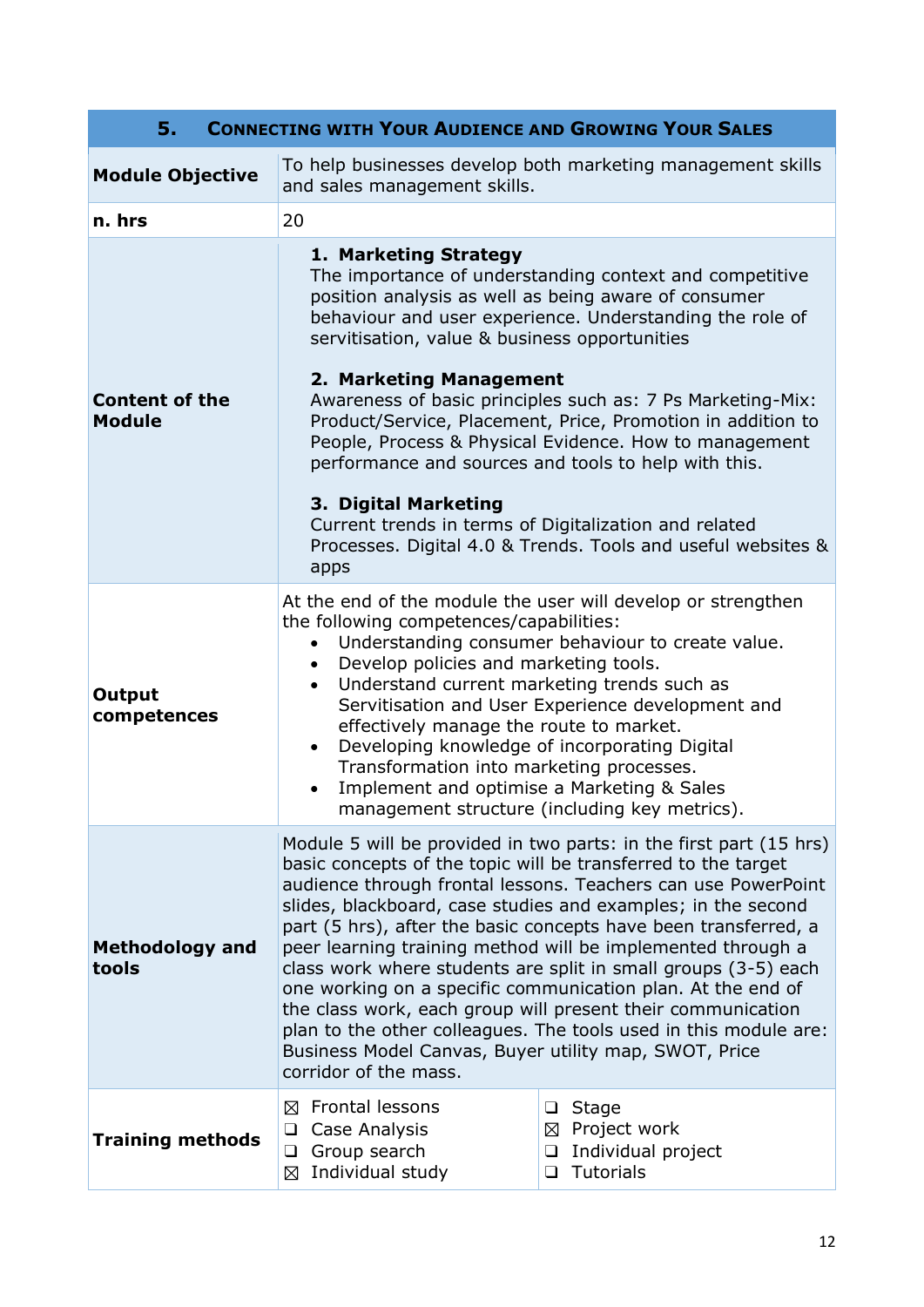| <b>Assessment</b><br>system and tools | At the beginning of the module, a diagnostic assessment test<br>will be provided to participants, with reference to the topics of<br>the module. At the end of the module, the same target<br>auditors will assess the project work and the pitch of each<br>team. |
|---------------------------------------|--------------------------------------------------------------------------------------------------------------------------------------------------------------------------------------------------------------------------------------------------------------------|
|---------------------------------------|--------------------------------------------------------------------------------------------------------------------------------------------------------------------------------------------------------------------------------------------------------------------|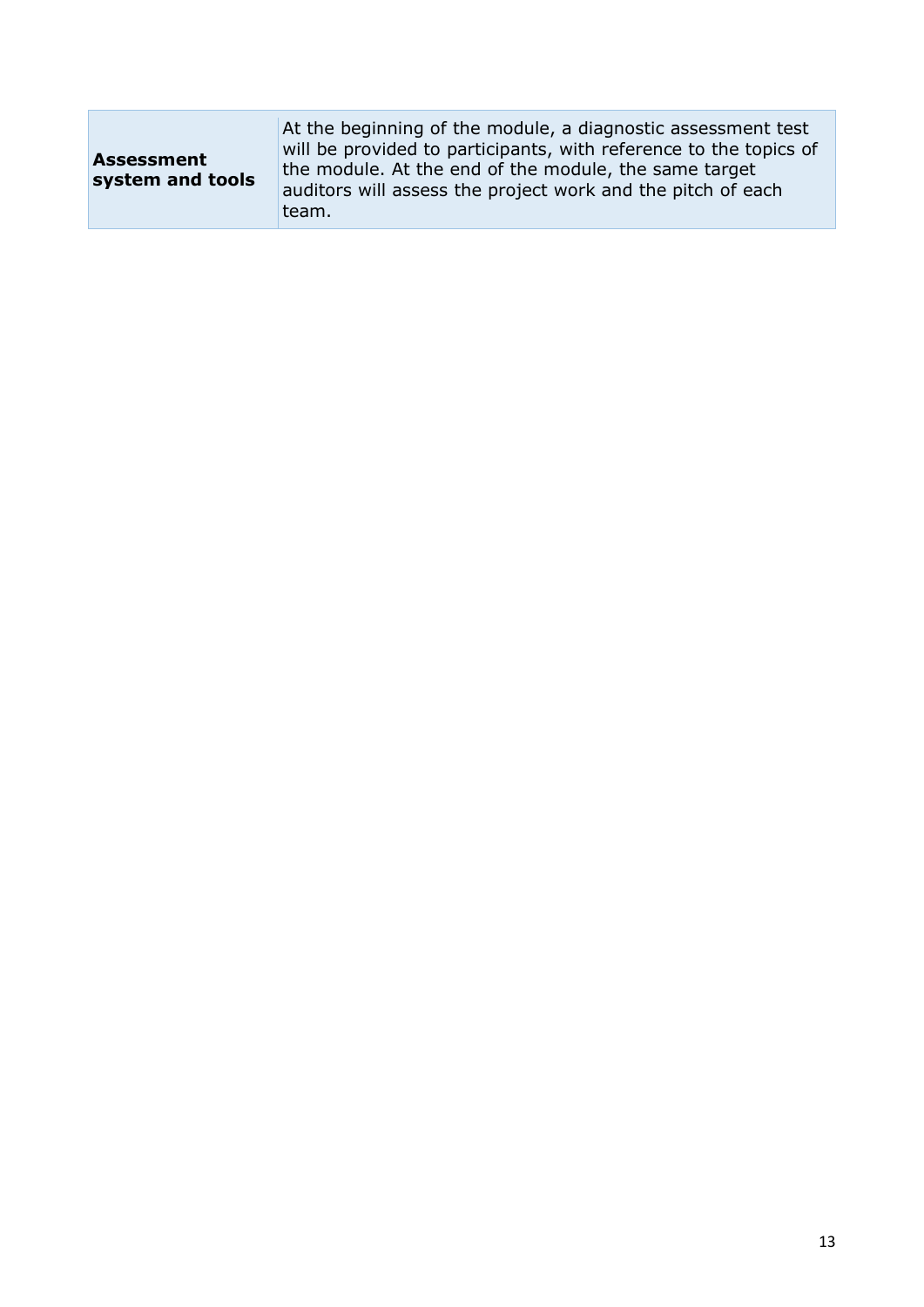| 6.<br><b>GETTING THE MONEY TO START, GROW AND SUSTAIN YOUR BUSINESS</b> |                                                                                                                                                                                                                                                                                                                                                                                                                                                                                                                                                                                                                                                                                                                                                                                                                                                                                                                                                                                                                       |  |
|-------------------------------------------------------------------------|-----------------------------------------------------------------------------------------------------------------------------------------------------------------------------------------------------------------------------------------------------------------------------------------------------------------------------------------------------------------------------------------------------------------------------------------------------------------------------------------------------------------------------------------------------------------------------------------------------------------------------------------------------------------------------------------------------------------------------------------------------------------------------------------------------------------------------------------------------------------------------------------------------------------------------------------------------------------------------------------------------------------------|--|
| <b>Module Objective</b>                                                 | To help businesses assess funding needs, identify appropriate<br>sources of funding to meet those needs and to set out an<br>effective financial plan to start, grow and sustain a business.                                                                                                                                                                                                                                                                                                                                                                                                                                                                                                                                                                                                                                                                                                                                                                                                                          |  |
| n. hrs                                                                  | 20                                                                                                                                                                                                                                                                                                                                                                                                                                                                                                                                                                                                                                                                                                                                                                                                                                                                                                                                                                                                                    |  |
| <b>Content of the</b><br><b>Module</b>                                  | 1 Understand Financial Requirements of a Business<br>& Identify Suitable Sources of Funds<br>Understand how to Assess Financial Requirements, Timing<br>Issues and identify appropriate Sources of Funding<br>2 Understand Financial Modelling<br>Be able to Develop an Income & Expenditure (Business /<br>Revenue Model) using tools including: Financial Planning<br>draft Excel model including Cashflow, Profit & Loss and<br>Balance Sheet. Be able to Conduct Financial Analysis and<br>support Financial Management in businesses<br>3 Understand Risk Analysis & Financial Management<br>How to Assess Risks and support Contingency Planning.<br>Undertaking Sensitivity Analysis and be able to Support<br>Financial Management & Communication with key<br>stakeholders using tools including: summary One Page<br>Business Plan, Pitching Deck for key Stakeholders.<br>Understand the importance of Management Accounts and<br>being able to Assess Sustainability and consider Impact<br>Funding       |  |
| Output<br>competences                                                   | At the end of the module the user will develop or strengthen<br>the following competences/capabilities:<br>Understand how to develop a well-researched funding<br>and financial plan<br>Understand how to evaluate and present a sound<br>structure and relevant content for funding and financial<br>planning<br>Engage effectively with key stakeholders and third<br>$\bullet$<br>parties in order to investigate, evaluate and address<br>enterprise requirements<br>Consider KPIs (key performance indicators) and how to<br>$\bullet$<br>use standard tools for the management and<br>sustainability of the business.<br>Apply knowledge gained in other modules of the<br>$\bullet$<br>programme so as to develop a robust, sustainable<br>business<br>Understand how to effectively Fundraise including the<br>$\bullet$<br>appropriate types of funding to target and when.<br>Consider sustainable processes.<br>To define KPI and tools for the assessment of<br>sustainability and environmental impacts. |  |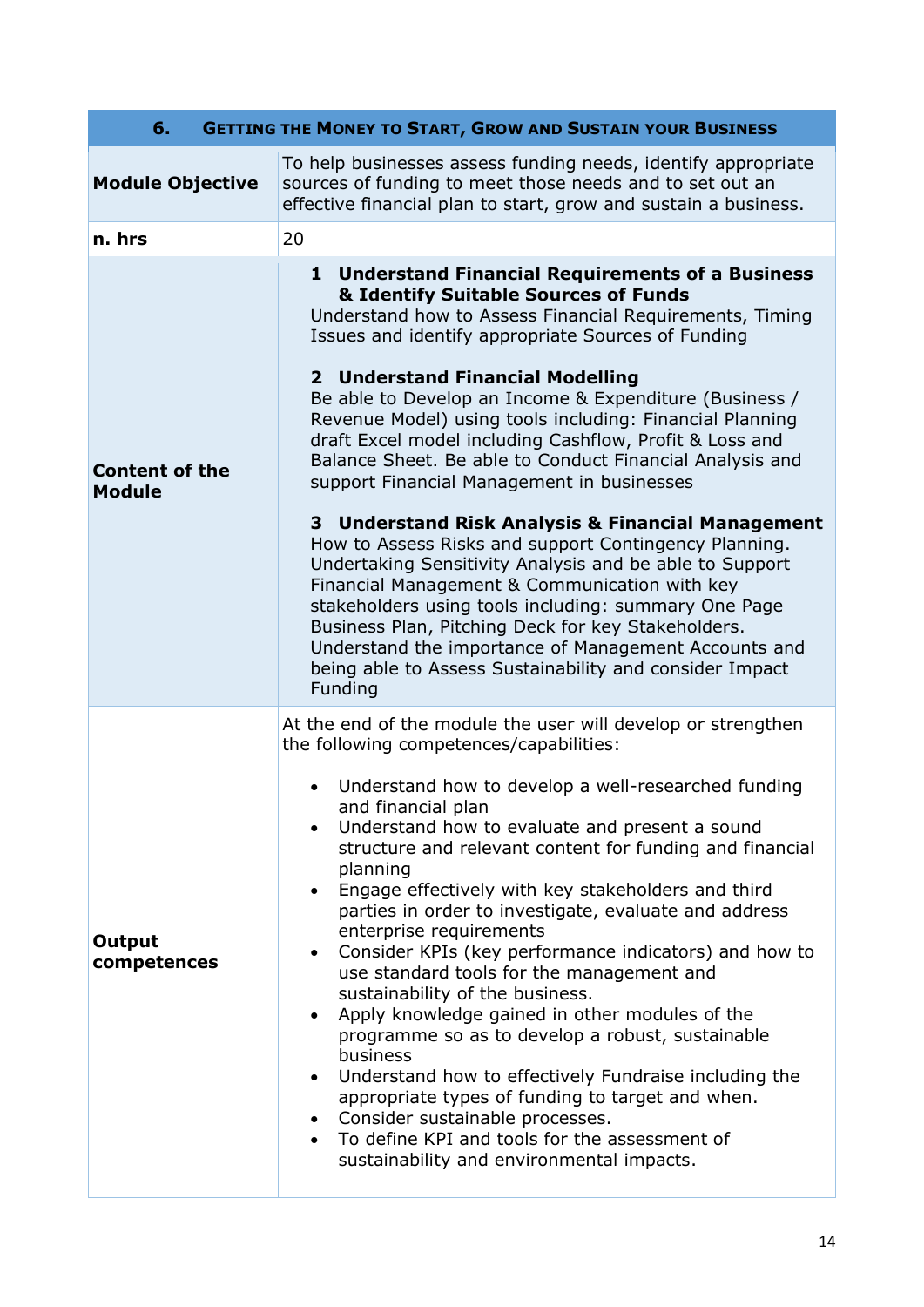| <b>Methodology and</b><br>tools       | Module 6 will be provided to the target audience through<br>frontal lessons (20 hrs). Teachers can use PowerPoint slides,<br>blackboard, case studies, business plan templates and excel<br>financial models and examples; The students will be referred to<br>relevant training materials for offline study. The experience of<br>experts will be useful to provide the students with concrete<br>examples of application.<br>Students will need to undertake a lot of individual work on this<br>topic on an ongoing basis. |                                                                                              |
|---------------------------------------|-------------------------------------------------------------------------------------------------------------------------------------------------------------------------------------------------------------------------------------------------------------------------------------------------------------------------------------------------------------------------------------------------------------------------------------------------------------------------------------------------------------------------------|----------------------------------------------------------------------------------------------|
| <b>Training methods</b>               | Frontal lessons<br>⊠<br>Case Analysis<br>⊠<br>Group search<br>❏<br>Individual study<br>⊠                                                                                                                                                                                                                                                                                                                                                                                                                                      | <b>Stage</b><br>$\boxtimes$ Project work<br>Individual project<br>⊠<br><b>Tutorials</b><br>∩ |
| <b>Assessment</b><br>system and tools | At the beginning of the module, a diagnostic test will be<br>provided to participants, with reference to the topics of the<br>module. At the end of the module, a second test will be<br>provided to assess the acquired competences of the student.<br>This can also be done on an ongoing basis for this particular<br>module.                                                                                                                                                                                              |                                                                                              |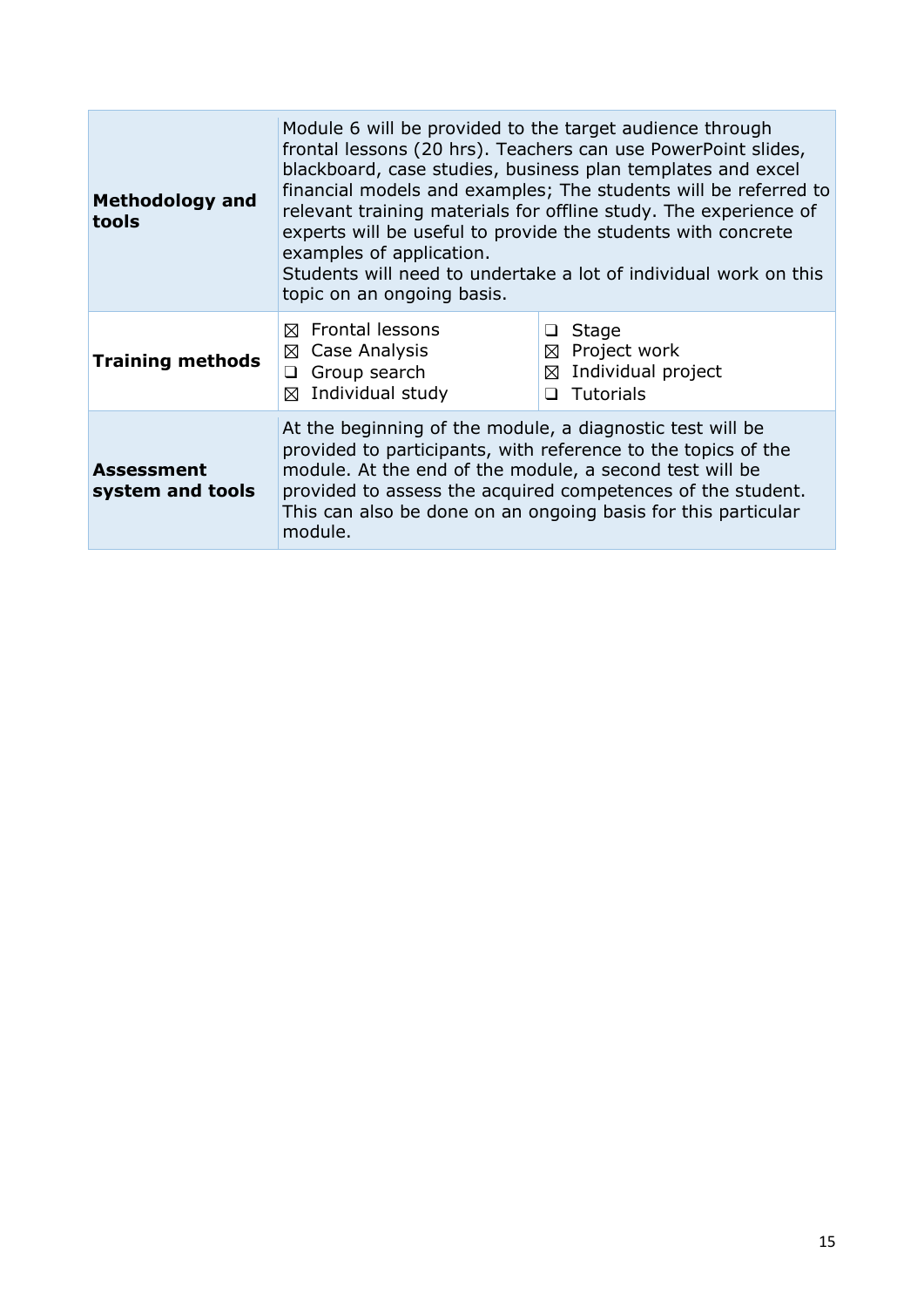| 7.<br><b>USING TECHNOLOGY TO HELP YOUR BUSINESS</b> |                                                                                                                                                                                                                                                                                                                                                                                                                                                                              |                                                                                     |
|-----------------------------------------------------|------------------------------------------------------------------------------------------------------------------------------------------------------------------------------------------------------------------------------------------------------------------------------------------------------------------------------------------------------------------------------------------------------------------------------------------------------------------------------|-------------------------------------------------------------------------------------|
| <b>Module Objective</b>                             | Help users to understand the potential value of IT and Digital<br>Resources. The module will address new digital technologies,<br>Industry 4.0, big data analytics, key trends and information<br>(cyber) security to scientifically optimise business choices.<br>Business oriented digital management such as web, predictive,<br>statistical, marketing and talent analytics will be considered<br>while augmented, virtual and mixed reality will also be<br>considered. |                                                                                     |
| n. hrs                                              | 20                                                                                                                                                                                                                                                                                                                                                                                                                                                                           |                                                                                     |
| <b>Content of the</b><br><b>Module</b>              | 1. Key Market Trends and New Digital Technologies<br>including Industry 4.0<br>2. Business oriented digital management such as:<br>web analytics, predictive analytics, statistical analytics,<br>marketing analytics and talent analytics<br>3. Big data analytics<br>4. Information (cyber) security<br>5. Augmented, Virtual and Mixed reality (Immersive<br><b>Technologies)</b>                                                                                         |                                                                                     |
| Output<br>competences                               | At the end of the module the user will develop or strengthen<br>the following competences/capabilities:<br>• To know the essential elements of new IT technologies.<br>To understand the importance of data related to<br>business.                                                                                                                                                                                                                                          |                                                                                     |
| <b>Methodology and</b><br>tools                     | Module 7 will be mainly provided through frontal lessons, using<br>case analysis to bring concrete examples of to the class about<br>the topic. Teachers can use PowerPoint slides, online<br>whiteboards for collaborative work where relevant and<br>blackboards in their training                                                                                                                                                                                         |                                                                                     |
| <b>Training methods</b>                             | Frontal lessons<br>⊠<br>Case Analysis<br>❏<br>Group search<br>$\Box$<br>Individual study<br>⊠                                                                                                                                                                                                                                                                                                                                                                                | Stage<br>❏<br>Project work<br>⊔<br>Individual project<br>□<br><b>Tutorials</b><br>❏ |
| <b>Assessment</b><br>system and tools               | At the beginning of the module, a quick diagnostic test will be<br>provided to participants, with reference to the topics of the<br>module. At the end of the module, a second test will be<br>provided to assess the acquired competences of the student.                                                                                                                                                                                                                   |                                                                                     |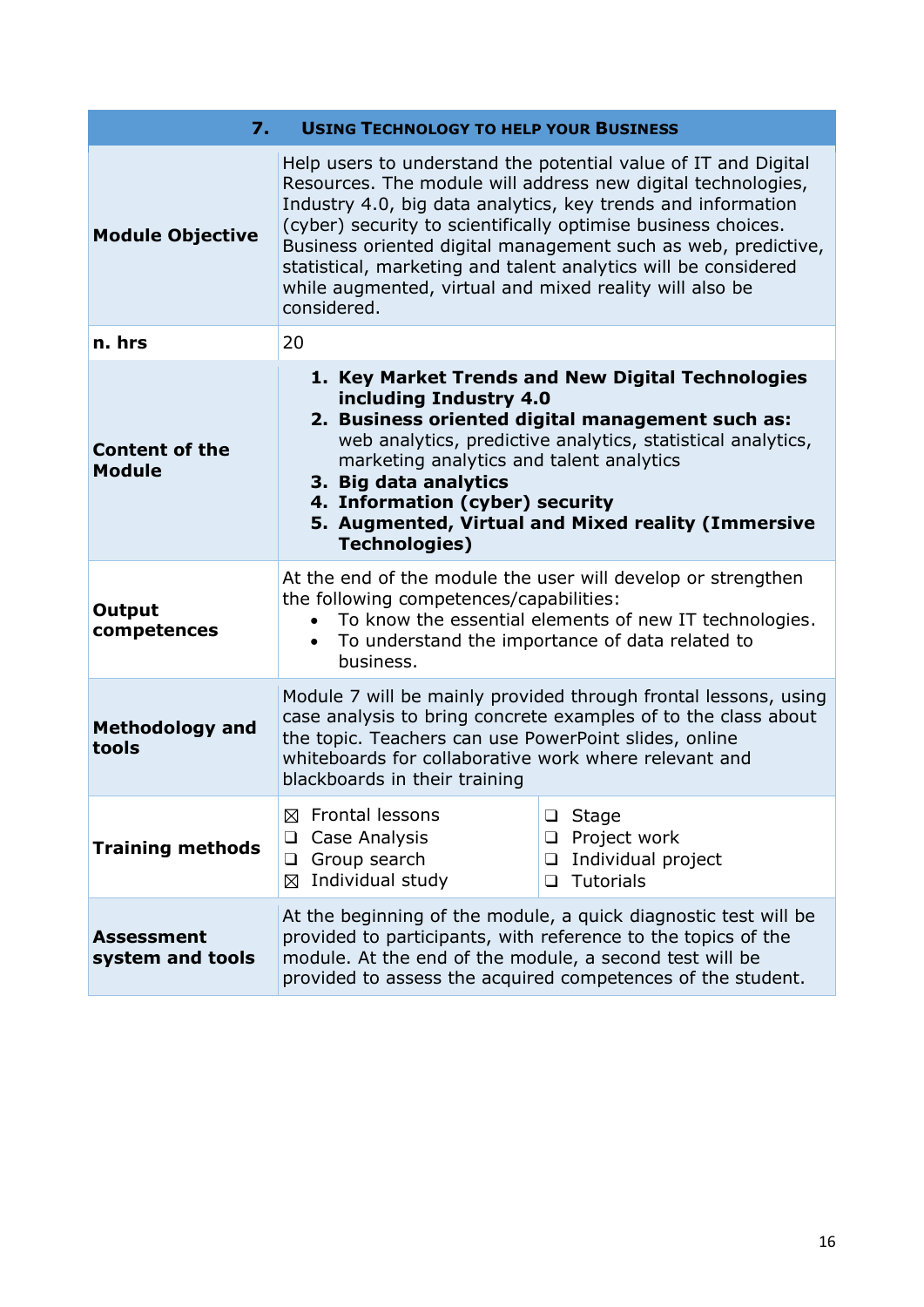| 8.<br><b>CONNECTING WITH PEOPLE AND MAKING THEM WORK FOR YOU!</b> |                                                                                                                                                                                                                                                                                                                                                                                                                                                                                                                                                                                                                                                                                     |  |
|-------------------------------------------------------------------|-------------------------------------------------------------------------------------------------------------------------------------------------------------------------------------------------------------------------------------------------------------------------------------------------------------------------------------------------------------------------------------------------------------------------------------------------------------------------------------------------------------------------------------------------------------------------------------------------------------------------------------------------------------------------------------|--|
| <b>Module Objective</b>                                           | This Module will provide entrepreneurs with competences,<br>methodologies and tools to support them in understanding the<br>importance of personal relationships, in engaging trainees, in<br>creating new business opportunities, (and developing and<br>maintaining new market and customer opportunities). It also<br>helps them to exploit techniques, tools and events to increase<br>the effectiveness of networking activities.                                                                                                                                                                                                                                              |  |
| n. hrs                                                            | 20                                                                                                                                                                                                                                                                                                                                                                                                                                                                                                                                                                                                                                                                                  |  |
| <b>Content of the</b><br><b>Module</b>                            | 1. Strategic Networking<br>Definition of Networking. Best Networking Practices<br>Importance of Networking inside and outside the<br>organization.<br>2. Tips and hints<br>Overcoming psychological obstacles and fears; Face to Face<br>contacts, body language, international cultures; preparation<br>to networking, memorize faces and names; business cards<br>3. Game / Role play<br>All the class will be involved into one or more simulation<br>games to test and understand social behaviours and<br>dynamics such as Influence, Sources of Power, Leadership,<br>etc.                                                                                                    |  |
| <b>Output</b><br>competences                                      | At the end of the module the user will develop or strengthen<br>the following competences/capabilities:<br>In building a network in the light of corporate and<br>$\bullet$<br>individual goals.<br>Have gained a new insight on how to transform existing<br>contacts into effective relationships.<br>Be able to introduce themselves to an unknown<br>environment.<br>Get new contacts with, and get to further know, other<br>$\bullet$<br>participating professionals who are important to the<br>business.<br>Understand the advantages of networking, including:<br>Strengthening business connections, getting fresh ideas<br>and new opportunities, Build confidence, etc. |  |
| <b>Methodology and</b><br>tools                                   | Module 8 will be provided in two parts: in the first part (4 hrs)<br>basic concepts of the topic will be transferred to the target<br>audience through frontal lessons. Teachers can use PowerPoint<br>slides, blackboard, case studies and examples; in the second<br>part n.2 sessions (8 hrs each), will be implemented, organizing<br>the role play games in which all the class will be involved. The<br>tools used in this module are: Role Games traditionally used in<br>team building context or purposely developed                                                                                                                                                       |  |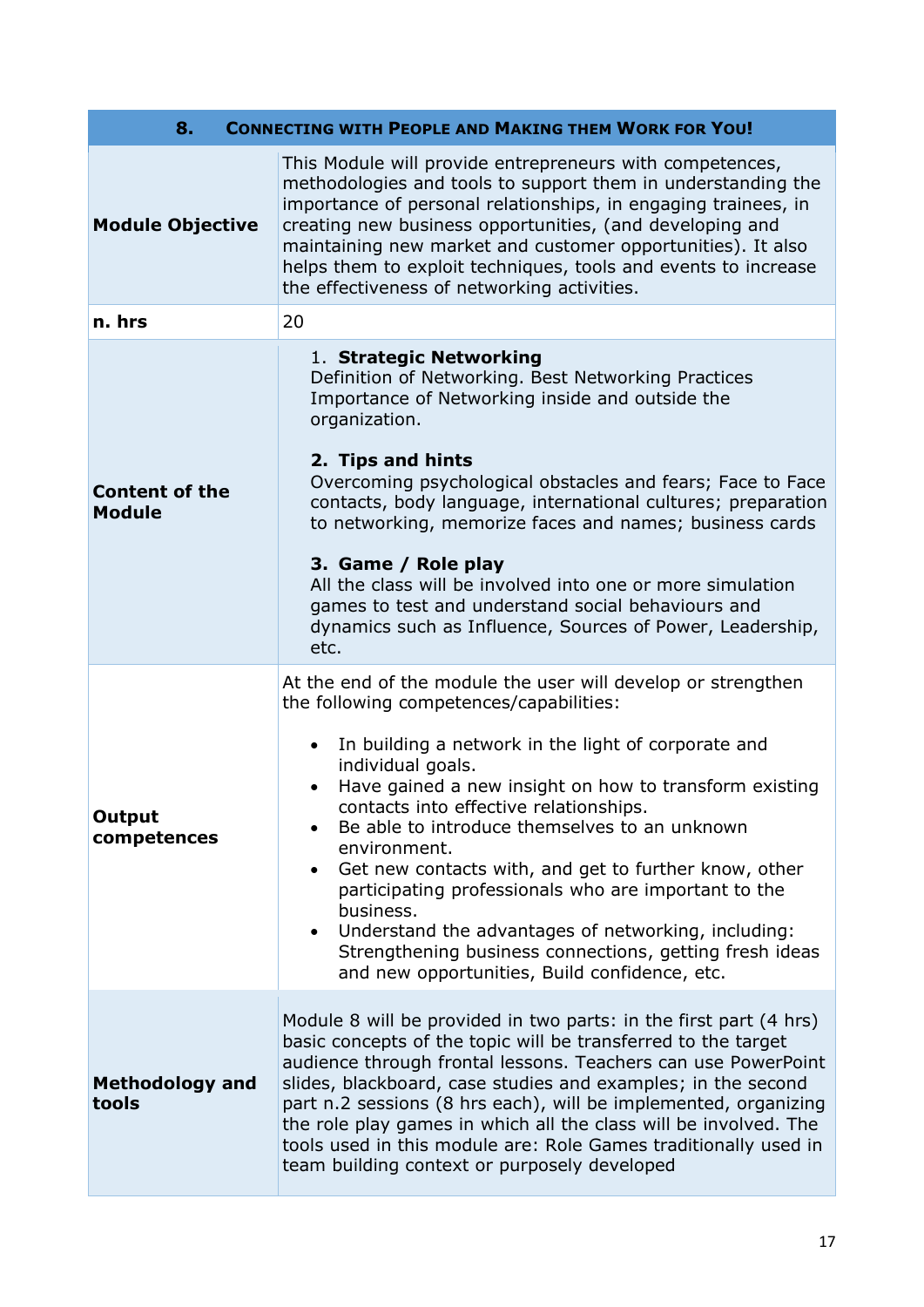| <b>Training methods</b>               | $\boxtimes$ Frontal lessons<br>$\Box$ Case Analysis<br>Group search<br>$\boxtimes$ Individual study                                                                                                                                                      | Stage<br>ப<br>$\Box$ Project work<br>$\boxtimes$ Role simulation game<br>$\Box$ Tutorials |
|---------------------------------------|----------------------------------------------------------------------------------------------------------------------------------------------------------------------------------------------------------------------------------------------------------|-------------------------------------------------------------------------------------------|
| <b>Assessment</b><br>system and tools | At the beginning of the module, a quick diagnostic test will be<br>provided to participants, with reference to the topics of the<br>module. At the end of the module, a second test will be<br>provided to assess the acquired competences of the users. |                                                                                           |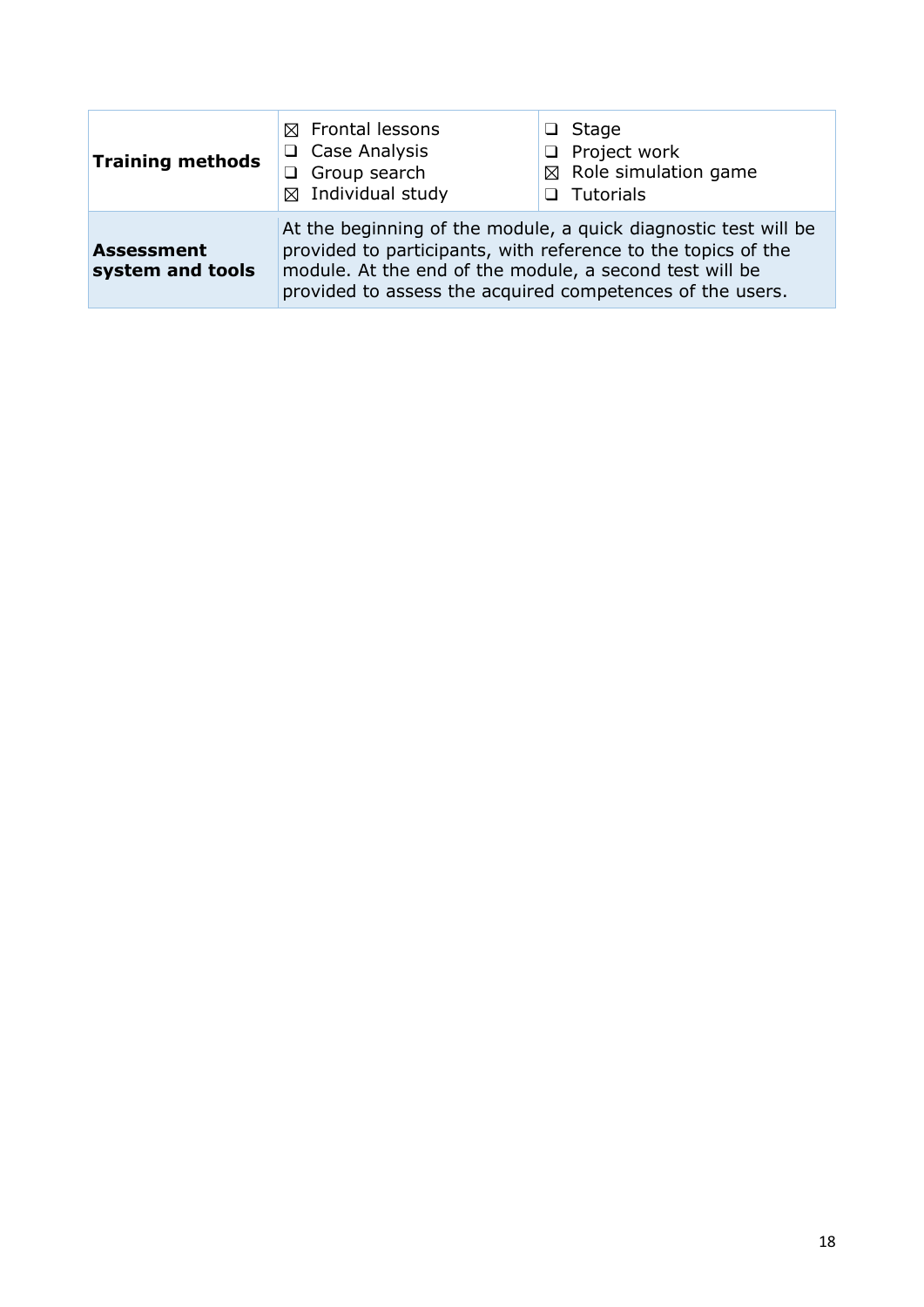| <b>GOING INTERNATIONAL</b><br>9.         |                                                                                                                                                                                                                                                                                                                                                                                                                                                                                                                                                                                                                                                                        |                                                                 |  |  |
|------------------------------------------|------------------------------------------------------------------------------------------------------------------------------------------------------------------------------------------------------------------------------------------------------------------------------------------------------------------------------------------------------------------------------------------------------------------------------------------------------------------------------------------------------------------------------------------------------------------------------------------------------------------------------------------------------------------------|-----------------------------------------------------------------|--|--|
| <b>Module</b><br><b>Objective</b>        | To provide entrepreneurs with competences, methodologies and<br>tools to support them in understanding the opportunities and<br>risks related to internationalisation of the business and its<br>processes, and to recognise the features of the target market and<br>to understand and effectively apply techniques of international<br>commerce.                                                                                                                                                                                                                                                                                                                     |                                                                 |  |  |
| n. hrs                                   | 13                                                                                                                                                                                                                                                                                                                                                                                                                                                                                                                                                                                                                                                                     |                                                                 |  |  |
| <b>Content of the</b><br><b>Module</b>   | 1. Market strategy in international markets<br>International economic scenarios, internationalization of<br>internal processes (Marketing, HR, Financials, IT, etc.),<br>analysis of worldwide markets.<br>2. Export design and plan<br>"What is an export plan?", strategies, objectives and actions<br>to implement it. Implementation and control.<br>3. Risks of Internationalisation<br>People learn from failure. However, risk management is<br>important in an organisation because without it, a firm cannot<br>define its objectives for the future. The ability to manage risk<br>will help companies act more confidently on future business<br>decisions. |                                                                 |  |  |
| Output<br>competences                    | At the end of the module the user will develop or strengthen the<br>following competences/capabilities:<br>Critical awareness of discipline-based concepts and<br>$\bullet$<br>approaches to understand the complexity of managing an<br>organization in the global business arena<br>Understanding of how acquired theoretical knowledge can be<br>$\bullet$<br>applied in practical international business situations                                                                                                                                                                                                                                                |                                                                 |  |  |
| <b>Methodology</b><br>and tools          | Module 9 will be mainly provided through frontal lessons, using<br>case analysis to bring concrete examples of to the class about the<br>topic. Teachers can use PowerPoint slides, online whiteboards and<br>blackboards in their training                                                                                                                                                                                                                                                                                                                                                                                                                            |                                                                 |  |  |
| <b>Training</b><br>methods               | Frontal lessons<br>❏<br>⊠<br>Case Analysis<br>⊠<br>$\Box$<br>Group search<br>$\Box$<br>$\Box$<br>Individual study<br>⊠<br>$\Box$                                                                                                                                                                                                                                                                                                                                                                                                                                                                                                                                       | Stage<br>Project work<br>Individual project<br><b>Tutorials</b> |  |  |
| <b>Assessment</b><br>system and<br>tools | At the beginning of the module, a diagnostic assessment test will<br>be provided to participants, with reference to the topics of the<br>module. At the end of the module, a second test will be provided<br>to assess the acquired competences of the student.                                                                                                                                                                                                                                                                                                                                                                                                        |                                                                 |  |  |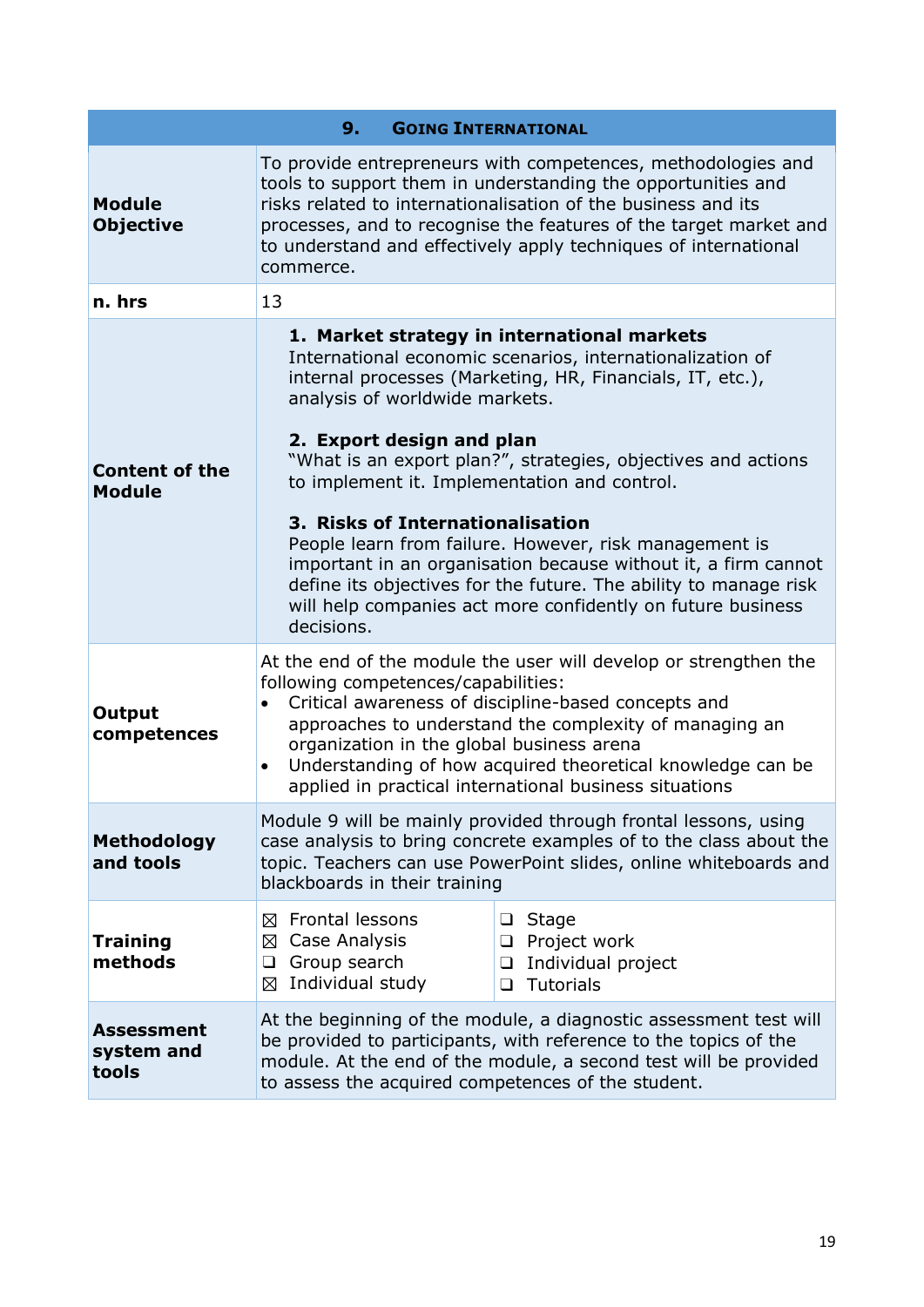|                                        | 10.<br><b>HOW IS MY BUSINESS DOING?</b>                                                                                                                                                                                                                                                                                                                                                                                                                                                                                                                                                                                                                                                                                                                                                                                                                                                                                                                                                                                                                                                                                                                                                                         |  |
|----------------------------------------|-----------------------------------------------------------------------------------------------------------------------------------------------------------------------------------------------------------------------------------------------------------------------------------------------------------------------------------------------------------------------------------------------------------------------------------------------------------------------------------------------------------------------------------------------------------------------------------------------------------------------------------------------------------------------------------------------------------------------------------------------------------------------------------------------------------------------------------------------------------------------------------------------------------------------------------------------------------------------------------------------------------------------------------------------------------------------------------------------------------------------------------------------------------------------------------------------------------------|--|
| <b>Module Objective</b>                | To understand key principles of performance measurement and<br>management the organizations of all types.                                                                                                                                                                                                                                                                                                                                                                                                                                                                                                                                                                                                                                                                                                                                                                                                                                                                                                                                                                                                                                                                                                       |  |
| n. hrs                                 | 8                                                                                                                                                                                                                                                                                                                                                                                                                                                                                                                                                                                                                                                                                                                                                                                                                                                                                                                                                                                                                                                                                                                                                                                                               |  |
| <b>Content of the</b><br><b>Module</b> | 1. Employee Performance in Business<br>Business performance and the ability of a company to<br>implement optimal organization (including employees) with<br>the aim of offering a product or service that meets the<br>expectations of consumers and customers.<br>1. Performance in business<br>Understand how and why a company is composed of<br>different types responsibility centres (e.g. profit centres,<br>cost centres, revenue centres, and investment centres);<br>how organizational units negotiate and set prices for the<br>goods and services transferred within the organization.<br>2. Measurement and assessment<br>Being effective and efficient. Understanding the uses,<br>benefits and limitations of employee assessment measures,<br>financial assessment measures such as ROI, EVA, and<br>residual income, business measures (KPIs) such as new<br>product development, customer acquisition and retention<br>costs, etc., and the optimisation of an organisation's<br>strategy through performance measurement systems<br>3. Management Accounts<br>The role of management accounting in helping managers<br>decide on the pricing, costing, market factors and<br>profitability. |  |
| <b>Output</b><br>competences           | At the end of the module the user will develop or<br>strengthen the following competences/capabilities:<br>Understand the role of strategic planning and control,<br>and associated strategic objectives in performance<br>management, and the implications for strategic<br>management accounting information, and attendant<br>systems<br>Identify, assess and analyse key external influences on<br>$\bullet$<br>organizational performance, particularly relating to key<br>stakeholders and ethical issues<br>Understand and apply strategic performance<br>$\bullet$<br>measurement techniques, both financial and non-<br>financial, in the context of improving organizational<br>performance<br>Identify, apply, and evaluate strategic planning control<br>tools and techniques                                                                                                                                                                                                                                                                                                                                                                                                                       |  |
| <b>Methodology and</b><br>tools        | Module 10 will be mainly provided through frontal lessons,<br>using case analysis to bring concrete examples to the class<br>about the topic. Teachers can use PowerPoint slides,<br>blackboard in their training                                                                                                                                                                                                                                                                                                                                                                                                                                                                                                                                                                                                                                                                                                                                                                                                                                                                                                                                                                                               |  |